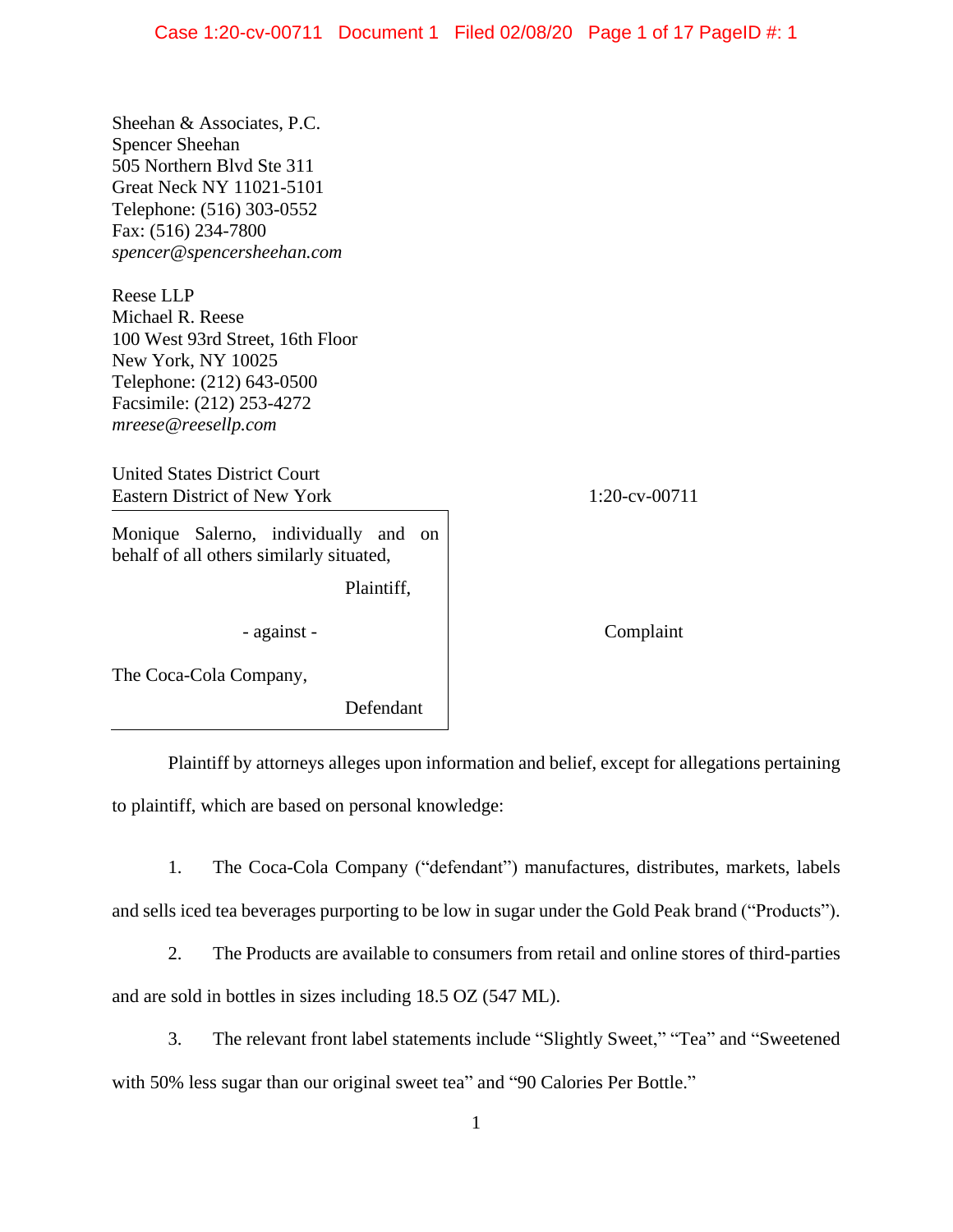

4. The representations are misleading because though being represented as low in sugar, they actually contain objectively high amounts of sugar, as added sugar.

- I. Increasing Consumer Avoidance of Sugar and Sweetened Food and Beverages
	- 5. In 2014, the National Institutes of Health cautioned: "experts agree that Americans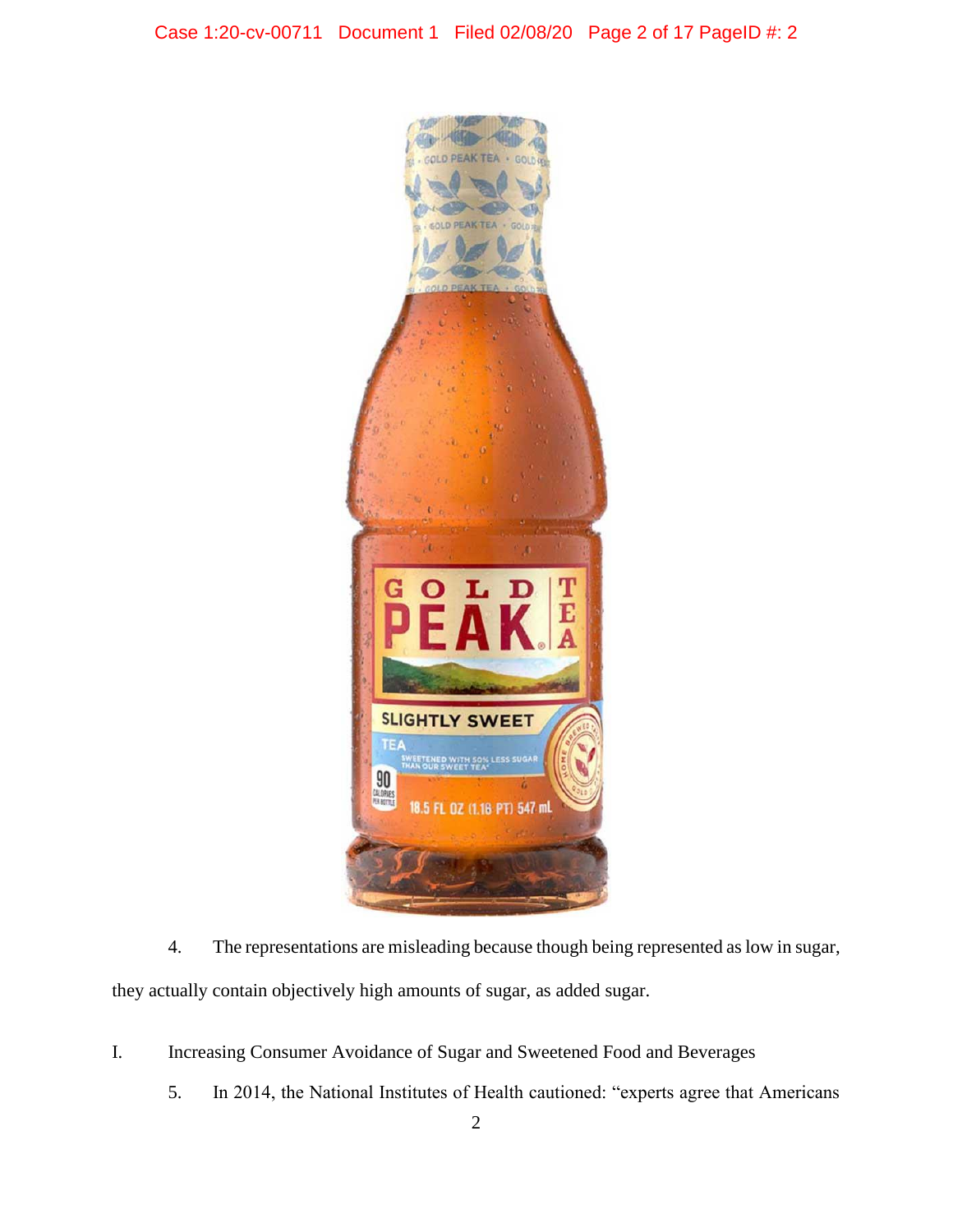#### Case 1:20-cv-00711 Document 1 Filed 02/08/20 Page 3 of 17 PageID #: 3

eat and drink way too much sugar, and it's contributing to the obesity epidemic. Much of the sugar we eat isn't found naturally in food but is added during processing or preparation."<sup>1</sup>

6. The NIH noted further: "[s]everal studies have found a direct link between excess sugar consumption and obesity and cardiovascular problems worldwide."<sup>2</sup>

7. There has long been a consensus among doctors and nutritionists that "[e]ating too much sugar contributes to numerous health problems, including weight gain, Type 2 diabetes, dental caries, metabolic syndrome and heart disease, and even indirectly to cancer because of certain cancers' relationship to obesity."<sup>3</sup>

8. In addition, "there is emerging research that suggests high-sugar diets may increase the risk of developing [dementia]."<sup>4</sup>

9. At least in part due to growing consumer awareness of health problems caused by excessive sugar consumption, in recent years consumers have shown a distinct preference for products with little or no added sugar.

10. In August 2016, an article in "Prepared Foods" magazine noted that "[o]ngoing concerns about obesity and sugar intake have driven interest in reduced sugar and diet drinks in recent years."<sup>5</sup>

11. As another observer of the food industry explained in May 2017: "[h]ealth concerns and better educated consumers are propelling the demand for sugar reduction across food and beverage categories…Sugar reduction will be one of the top marketing claims prominently

<sup>&</sup>lt;sup>1</sup> NIH[, Sweet Stuff: How Sugars and Sweeteners Affect Your Health,](https://newsinhealth.nih.gov/2014/10/sweet-stuff) October 2014.

<sup>2</sup> *Id.*

<sup>&</sup>lt;sup>3</sup> Marlene Cimons, [Eating too much sugar can hurt your health, and for some it's actually addictive,](https://www.washingtonpost.com/national/health-science/eating-too-much-sugar-can-hurt-your-health-and-for-some-its-actually-addictive/2017/12/15/3853d3e8-de8b-11e7-bbd0-9dfb2e37492a_story.html) Washington Post December 16, 2017.

<sup>&</sup>lt;sup>4</sup> Kieron Rooney, <u>Yes, too much sugar is bad for our health – here's what the science says, The Conversation, March</u> 8, 2018.

<sup>5</sup> PreparedFoods.com, [Trends in Sugar Reduction and Natural Sweeteners,](https://www.preparedfoods.com/articles/118643-trends-in-sugar-reduction-and-natural-sweeteners) August 24, 2016.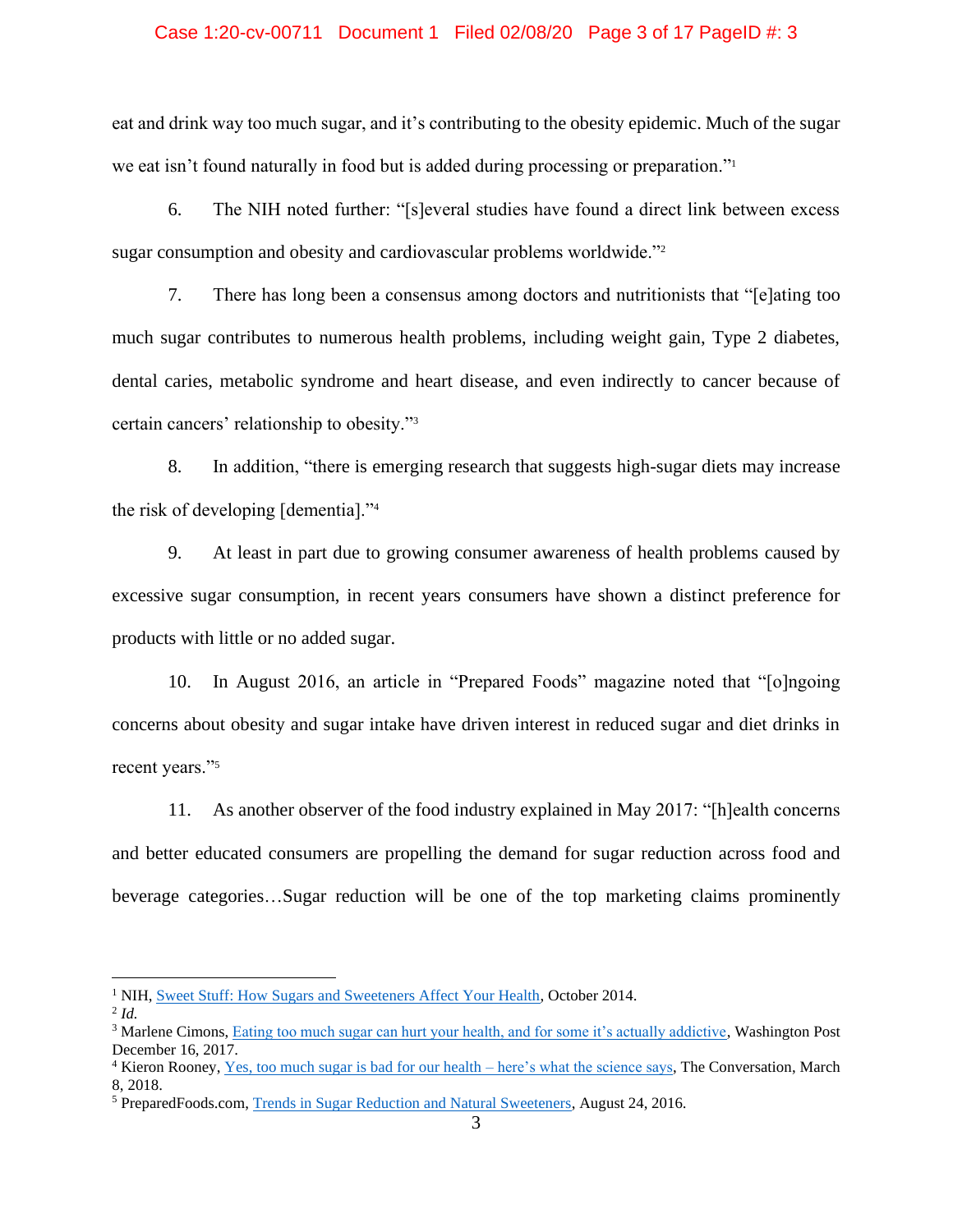featured on products in the coming year..."<sup>6</sup>

12. Similarly, an article in the February 28, 2018, edition of "Food Business News" reported that "[s]peakers addressing consumer trends at the International Sweetener Colloquium in Orlando on February 13 said sugar avoidance was a macro trend 'that is here to stay and will only increase.""7

13. The same article noted that "I.R.I. [Information Resources, Inc.] surveys show that 58% of consumers across generations are avoiding sugar. . . [and of] those avoiding sugar, 85% are doing so for health reasons and 58% for weight concerns."<sup>8</sup>

II. Nutrition Authorities Promote Limited Consumption of Added Sugars

14. The 2015-2020 Dietary Guidelines for Americans ("DGA") recommended that added sugar make up no more than 10 percent of all calories consumed per day.<sup>9</sup>

15. Based on an average of 2,000 calories per day, this means the maximum daily amount of added sugars should not exceed 200 calories or 50 grams of sugar.

16. The FDA adopted the daily value (DV) of added sugar determined by the DGA and "concluded that there is strong and consistent evidence that healthy dietary patterns characterized, in part, by lower intakes of sugar sweetened foods and beverages relative to less healthy patterns, are associated with a reduced risk of CVD (Cardiovascular disease)."<sup>10</sup>

17. To promote the consumption of less sugar, the FDA instituted a requirement that added sugars be displayed with a percent daily value (DV) in a food so consumers would be aware

<sup>6</sup> Laura Dembitzer, [Less is More: Sugar Reduction, Less Sodium & Low-FODMAPS in Food, Beverage,](https://www.foodinsiderjournal.com/formulation-solutions/less-more-sugar-reduction-less-sodium-low-fodmaps-food-beverage) Food Insider Journal, May 09, 2017.

<sup>7</sup> Ron Sterk, [Avoidance of sugar remains macro trend,](https://www.foodbusinessnews.net/articles/11380-avoidance-of-sugar-remains-macro-trend) Food Business News, February 28, 2018 8 *Id*.

<sup>9</sup> 2 U.S. Health & Human Servs., U.S. Dept. of Agriculture, *[Dietary Guidelines for Americans 2015-2020](https://health.gov/sites/default/files/2019-09/2015-2020_Dietary_Guidelines.pdf)*, 8th Ed. (Dec. 2015).

<sup>&</sup>lt;sup>10</sup> Center for Science in Public Interest, Letter to FDA Requesting Enforcement Action on Unauthorized Low Sugar [Claims,](https://cspinet.org/sites/default/files/attachment/Low_Sugar_Letter-1.9.20.pdf) January 9, 2020.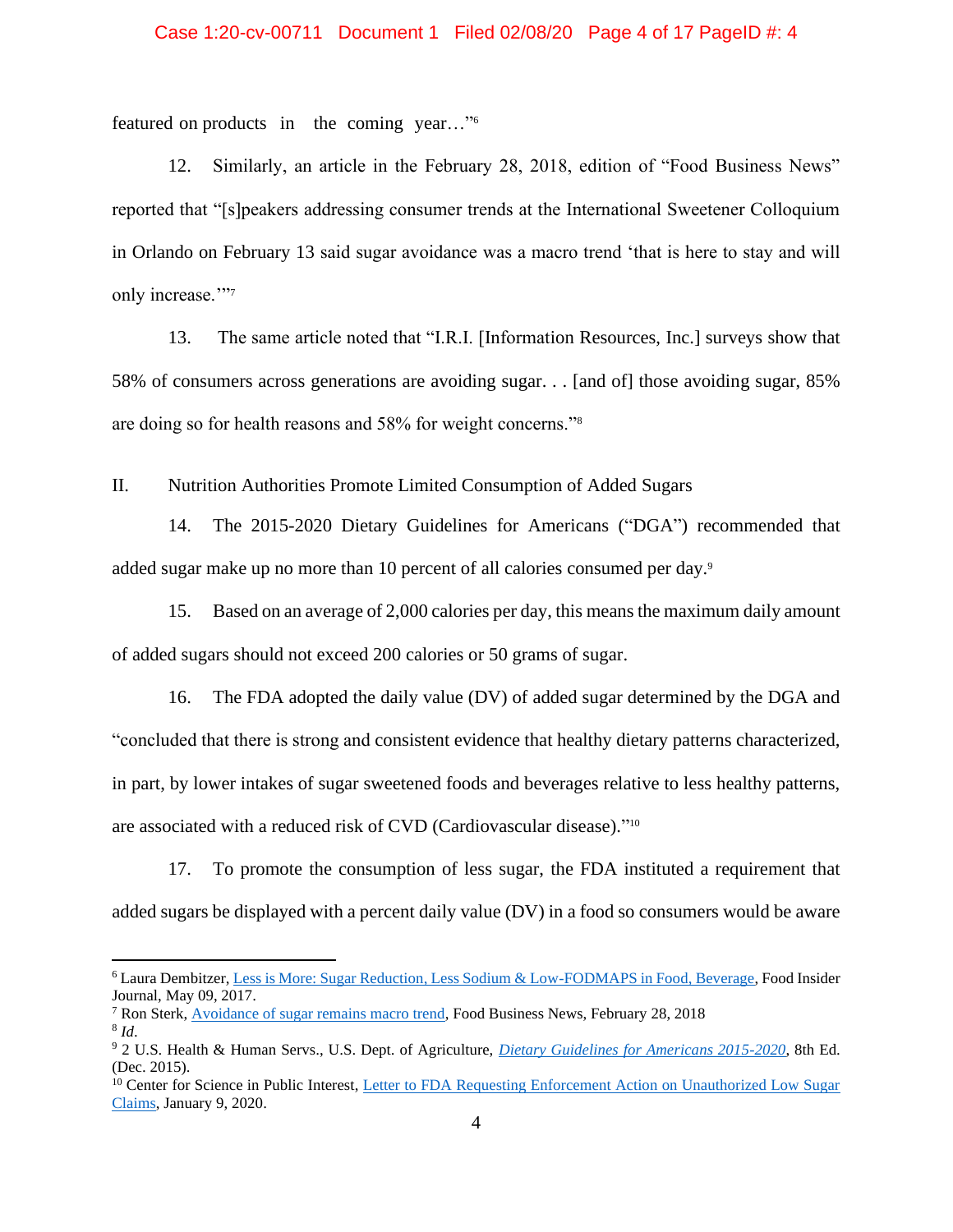of and limit its consumption.

III. Implied Nutrient Content Claims of "Low Sugar" are Prohibited and Can Be Misleading

18. Low sugar products are generally marketed towards consumers seeking products that are useful in "weight control," through consumption of fewer calories. *See* N. J. Patterson et al., "*Consumer understanding of sugar claims on food and drink products*," Nutrition bulletin, 37.2 (2012): 121-130 ("In focus groups, participants felt deceived if sugar reduction claims were being made without a significant reduction in calories.").

19. Representations that characterize the level of a nutrient are specifically limited and can only be made in accordance with an authorizing regulation. 21 U.S.C. § 343(r)(2)(A); *see* 21 C.F.R. § 101.13 ("general principles"); *see also* 21 C.F.R. §§ 101.54-101.69 ("Subpart D— Specific Requirements for Nutrient Content Claims").

20. Nutrient content claims for sugar were originally in a section of regulations for "dietary foods" as 21 C.F.R. § 105.66 originally included "terms such as low calorie, 'reduced calorie,' and 'sugar free,' which were thought to be useful attributes of a food in the maintenance or reduction of body weight." 56 Fed. Reg. 229, 60421 at 60457, Food Labeling: Nutrient Content Claims, General Principles, Petitions, Definition of Terms (Nov. 7, 1991) (21 CFR Parts 5, 101, and 105); FDA, *Guidance for Industry and FDA: Dear Manufacturer Letter Regarding Sugar Free Claims*, Sept. 2007 ("FDA has historically taken the position that consumers may associate claims regarding the absence of sugar with weight control and with foods that are low calorie or that have been altered to reduce calories significantly.").

21. As "maintaining a healthy body weight became more scientifically supported and accepted as public health and individual goals, it was no longer accurate that they [lower and reduced sugar foods] be described in connection with "special dietary uses." 56 Fed. Reg. 229,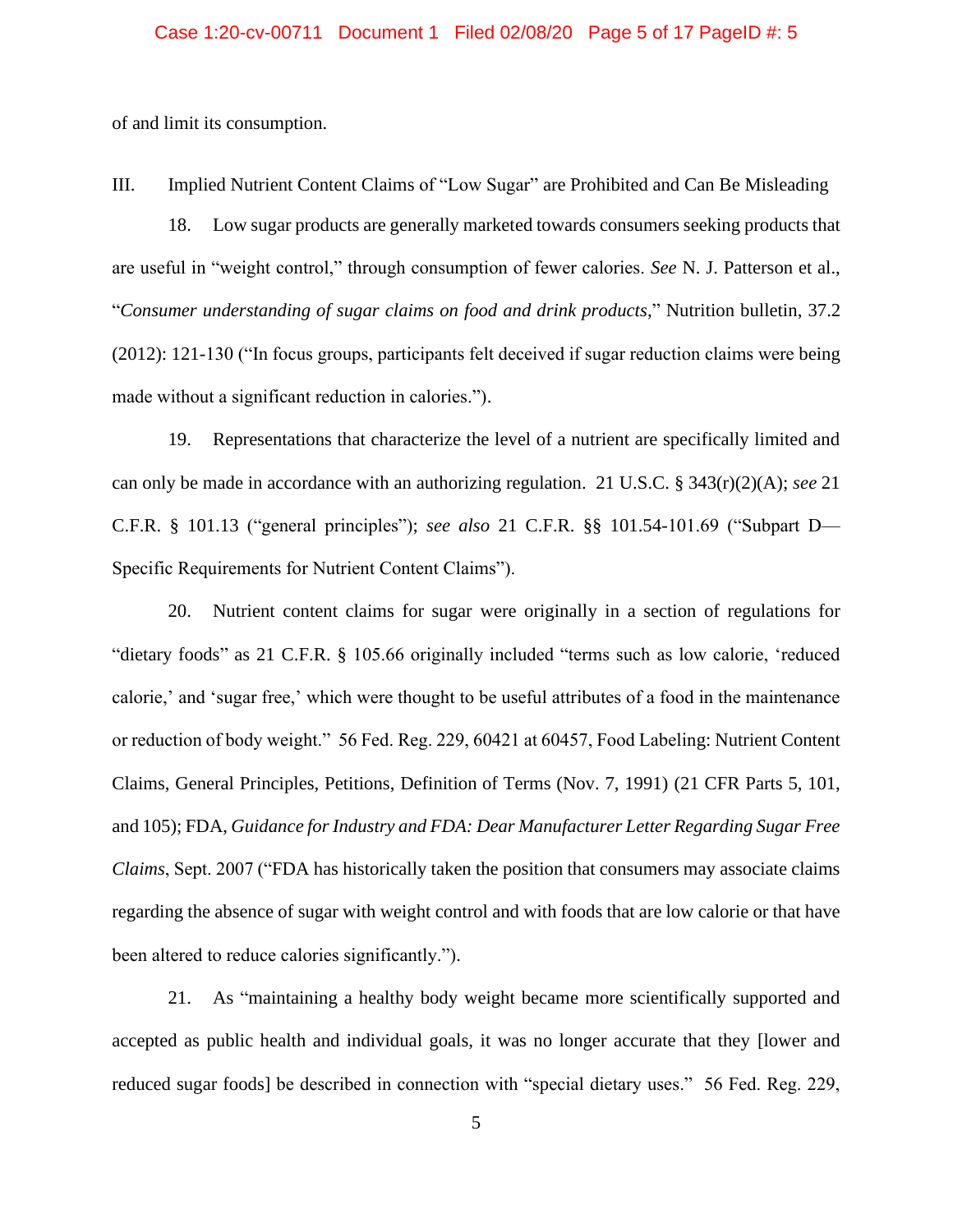### Case 1:20-cv-00711 Document 1 Filed 02/08/20 Page 6 of 17 PageID #: 6

60421 at 60457 ("Consequently, the agency is proposing to place requirements for terms such as "low" and "reduced calorie," comparative claims, and sugar claims, originally provided for in § 105.66, in § 101.60").

22. The purpose of nutrient content claims for sugar is to prevent consumers from being misled as to a product's sugar content. 21 C.F.R.  $\S$  101.60(c)(1).

23. These regulations set the boundaries of when "[A] claim about the calorie or sugar content of a food may [only] be made on the label." 21 C.F.R. § 101.60(a).

24. The FDA has authorized claims for the absence of sugar and calories ("no sugar," "calorie free") and relative amount of calories and sugar ("fewer calories," "less sugar"), but not "low sugar."

|          | Calorie Claims <sup>11</sup> | Sugar Claims <sup>12</sup> |  |  |
|----------|------------------------------|----------------------------|--|--|
| Absence  | No Calories                  | No Sugar                   |  |  |
| Relative | <b>Fewer Calories</b>        | Less Sugar                 |  |  |
| Low      | <b>Low Calories</b>          | X                          |  |  |

25. Because "low sugar" claims have never been authorized, they are prohibited. 58 Fed.

Reg. 2302, 2368 ("The agency stated that under the provisions of the statute, such implied claims

are prohibited until they are defined by FDA by regulation.").

26. The FDA has issued warning letters to companies making "low sugar" claims:

The labeling for your "Fruit of the Spirit" product, located on the website [url omitted] contains the nutrient content claim "Low sugar." While FDA has defined some nutrient content claims for sugar in 21 CFR 101.60(c), FDA has not defined "Low sugar"; therefore, the use of this claim misbrands your product under section  $403(r)(1)(A)$  of the Act. The claim "lower sugar" may be used...")

FDA Warning Letter to CK Management, Inc., May 19, 2015

 $11$  21 C.F.R. § 101.60(b)

 $12$  21 C.F.R. § 101.60(c)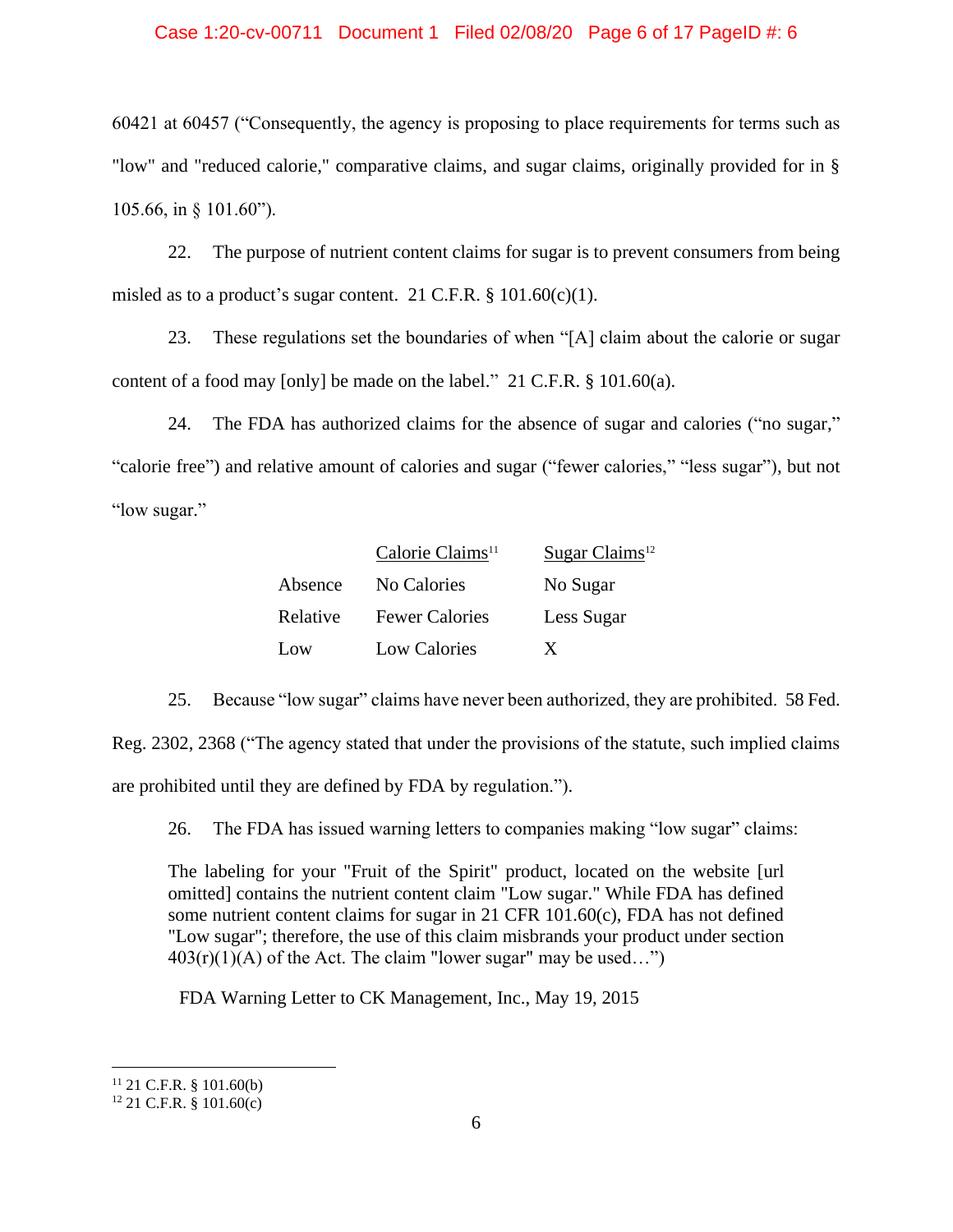IV. Products Make Misleading Sugar Claims

27. When consumers observe the Products' front-label representations which highlight the "Slightly Sweetened" claim, they will reasonably believe the Products are lower in sugar and added sugar than they are.

28. However, the Nutrition Facts reveal the Products contain 24 grams of sugar, which is entirely added sugar.

| 1 Serving Per Container<br><b>Serving Size</b> | 1 Bottle      |
|------------------------------------------------|---------------|
| <b>Amount Per Serving</b>                      |               |
| <b>Calories</b>                                |               |
|                                                | % Daily Value |
| <b>Total Fat Og</b>                            | O%            |
| Sodium 40mg                                    | 2%            |
| <b>Total Carbohydrate</b><br>24g               | 9%            |
| Total Sugars 24g                               |               |
| Includes 24g Added                             | 47%           |
| Sugars                                         |               |

29. Far from being "slightly sweetened" and low in sugar, sugar is the second most predominant ingredient in the Product by weight.

TEA (FILTERED WATER, BREWED TEA CONCENTRATE), SUGAR, NATÙRAL FLAVORS, CARAMEL COLOR, PHOSPHORIC ACID.

TEA (FILTERED WATER, BREWED TEA CONCENTRATE), SUGAR, NATURAL FLAVORS, CARAMEL COLOR, PHOSPHORIC ACID.

30. Consumption of the Products provides 47 percent of the daily value for added sugars

even though they contain only 90 calories.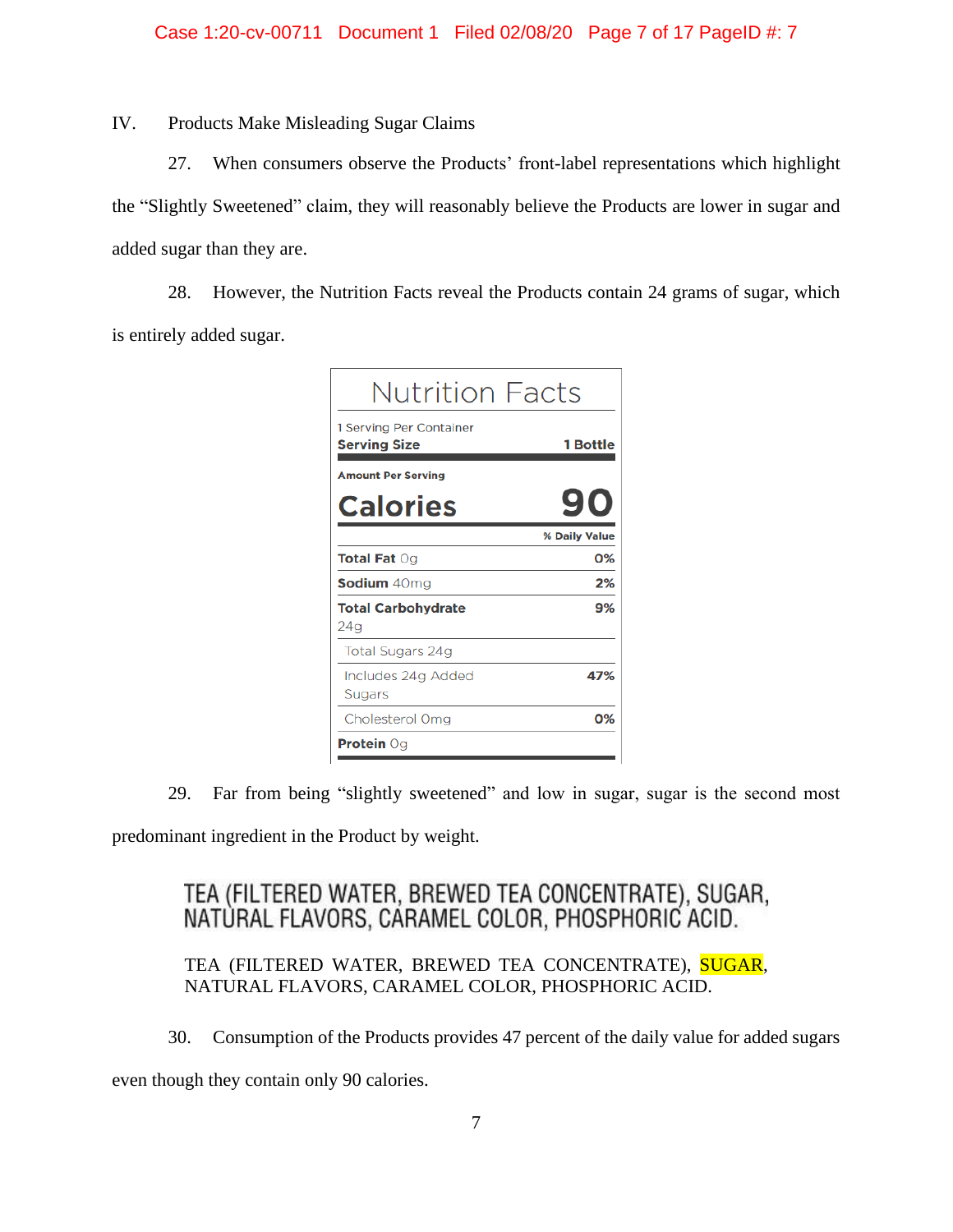#### Case 1:20-cv-00711 Document 1 Filed 02/08/20 Page 8 of 17 PageID #: 8

31. This leaves the average person who wishes to follow the DGA to consume no more than 26 grams of sugar across 1,910 calories (2,000 calories – 90 calories).

32. It will be difficult to impossible for the average, reasonable consumer to not consume more than 26 grams of sugar in everything else they eat or drink because many foods and beverages have added sugars, albeit in much smaller amounts than the Products.

33. Given that most Americans have limited numeracy skills, it is not feasible to ensure no more than 26 grams of sugar are consumed, because this would entail detailed calculations after each food to see how many calories and added grams of sugar they should take in.

34. To represent a product as "slightly sweetened" that contains almost half of recommended daily added sugar intake poses "a specific risk of harm to consumers seeking to lower their sugar consumption, including those with diet-related diseases, such as Type 2 diabetes. 13

35. The front label statements other than "Slightly Sweetened" "Sweetened with 50% Less Sugar Than Our Sweet Tea\*" and "90 Calories Per Bottle" – fail to cure the misleading message consumers get.



36. Merely because the Products contain "less sugar" than other tea products of the same brand does not mean they are "low sugar" as understood based on the "slightly sweetened" claim.

37. Even if the Products are authorized to make a relative sugar claim, it is still

<sup>13</sup> CSPI Letter, *supra* citing FDA.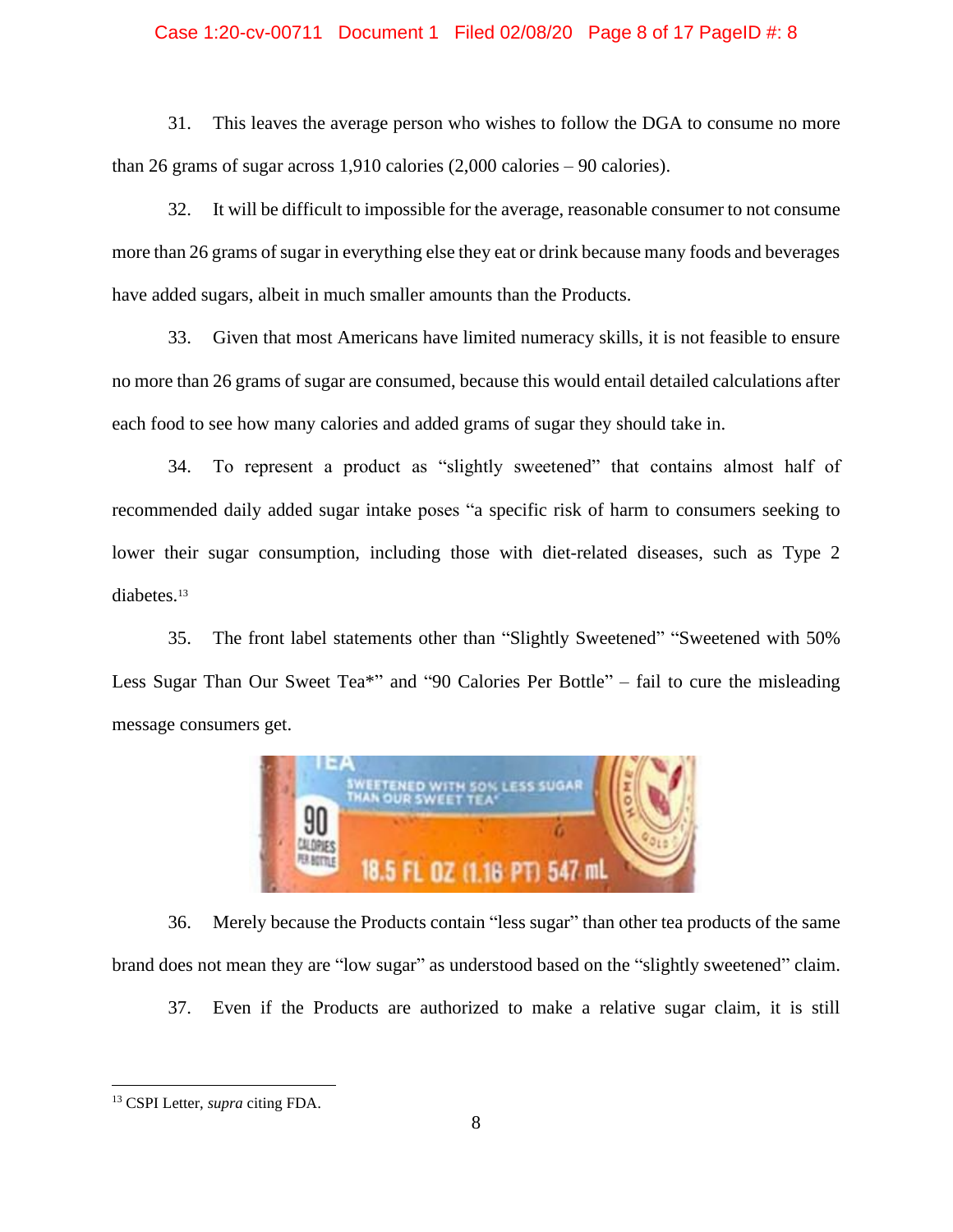#### Case 1:20-cv-00711 Document 1 Filed 02/08/20 Page 9 of 17 PageID #: 9

misleading to do so since a relative claim fails to disclose material facts about the overall sugar and added sugar.

38. No requirement exists to compel the Products to represent or allude to their sugar content through the term "Slightly Sweetened" on the front label, as opposed to the requirement it be present in the Nutrition Facts, so added sugar can be viewed next to the percent DV.

39. Moreover, the disclosure of calories for the bottle on the front does not tell consumers how much of those calories are from added sugars, which would be all of them.

40. Because the Products are promoted as "slightly sweetened" ("low sugar") and not "no sugar" or "sugar free," it falls outside of claims considered by the relevant authorities.

V. Conclusion

41. Defendant's branding and packaging of the Products are designed to – and do – deceive, mislead, and defraud consumers.

42. Had plaintiff and class members known the truth, they would not have bought the Product or would have paid less for it.

43. Defendant's false, deceptive, and misleading branding and packaging of the Product has enabled defendant to sell more of the Product and at higher prices per unit, than it would have in the absence of this misconduct, resulting in additional profits at the expense of consumers.

44. The value of the Product that plaintiff actually purchased and consumed was materially less than its value as represented by defendant.

45. Had plaintiff and class members known the truth, they would not have bought the Product or would have paid less for it.

46. The Product contains other representations which are misleading and deceptive.

47. As a result of the false and misleading labeling, the Product is sold at a premium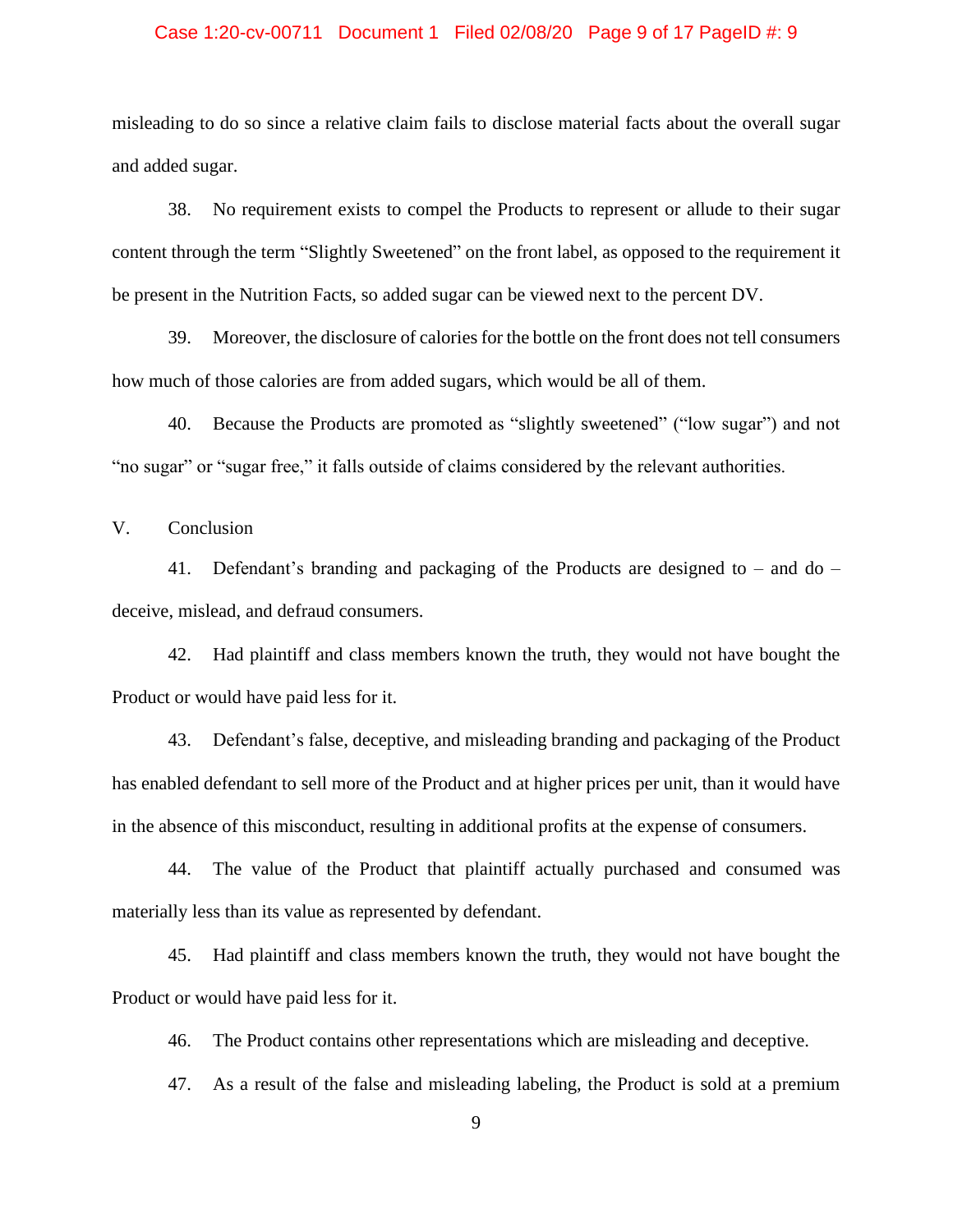#### Case 1:20-cv-00711 Document 1 Filed 02/08/20 Page 10 of 17 PageID #: 10

price, approximately no less than \$2.99 per unit, excluding tax, compared to other similar products represented in a non-misleading way.

VI. Conclusion

48. Defendant's branding and packaging of the Products are designed to – and does – deceive, mislead, and defraud consumers.

49. Defendant has sold more of the Products and at higher prices per unit than it would have in the absence of this misconduct, resulting in additional profits at the expense of consumers.

50. The amount of sugar or other caloric sweetening ingredients has a material bearing on price or consumer acceptance of the Products because their absence causes consumers to pay more for such Products.

51. The value of the Product that plaintiff purchased and consumed was materially less than its value as represented by defendant.

52. Had plaintiffs and class members known the truth, they would not have bought the Products or would have paid less for it.

53. The Product contains other representations which are misleading and deceptive.

54. As a result of the false and misleading labeling, the Product is sold at a premium price, approximately no less than \$2.99 per unit, excluding tax, compared to other similar products represented in a non-misleading way.

#### Jurisdiction and Venue

55. Jurisdiction is proper pursuant to 28 U.S.C. § 1332(d)(2) (Class Action Fairness Act of 2005 or "CAFA").

56. Under CAFA, district courts have "original federal jurisdiction over class actions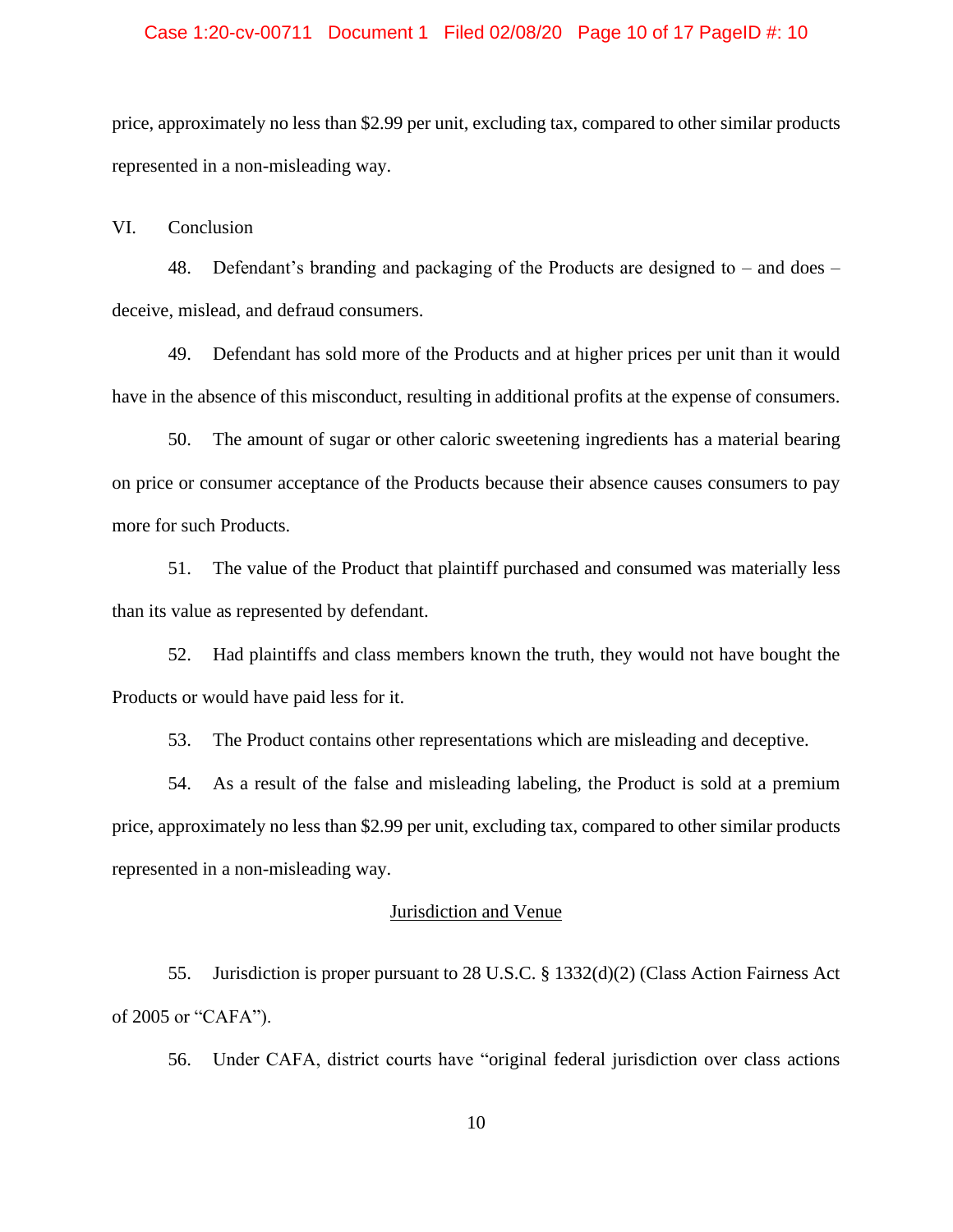#### Case 1:20-cv-00711 Document 1 Filed 02/08/20 Page 11 of 17 PageID #: 11

involving (1) an aggregate amount in controversy of at least \$5,000,000; and (2) minimal diversity[.]" *Gold v. New York Life Ins. Co.*, 730 F.3d 137, 141 (2d Cir. 2013).

57. Upon information and belief, the aggregate amount in controversy is more than \$5,000,000.00, exclusive of interests and costs.

58. Plaintiff is a citizen of New York.

59. Defendant is a Delaware corporation with a principal place of business in Atlanta, Fulton County, Georgia and is a citizen of Georgia.

60. This court has personal jurisdiction over defendant because it conducts and transacts business, contracts to provide and/or supply and provides and/or supplies services and/or goods within New York.

61. Venue is proper because plaintiff and many class members reside in this District and defendant does business in this District and State.

62. A substantial part of events and omissions giving rise to the claims occurred in this District.

#### Parties

63. Plaintiff is a citizen of Flushing, Queens County, New York.

64. Defendant The Coca-Cola Company is a Delaware corporation with a principal place of business in Atlanta, Georgia, Fulton County.

65. During the relevant statutes of limitations, plaintiff purchased the Product within this district and/or State for personal consumption in reliance on the representations.

#### Class Allegations

66. The classes will consist of all purchasers of the Products in New York, the other 49 states and a nationwide class where applicable, during the applicable statutes of limitations.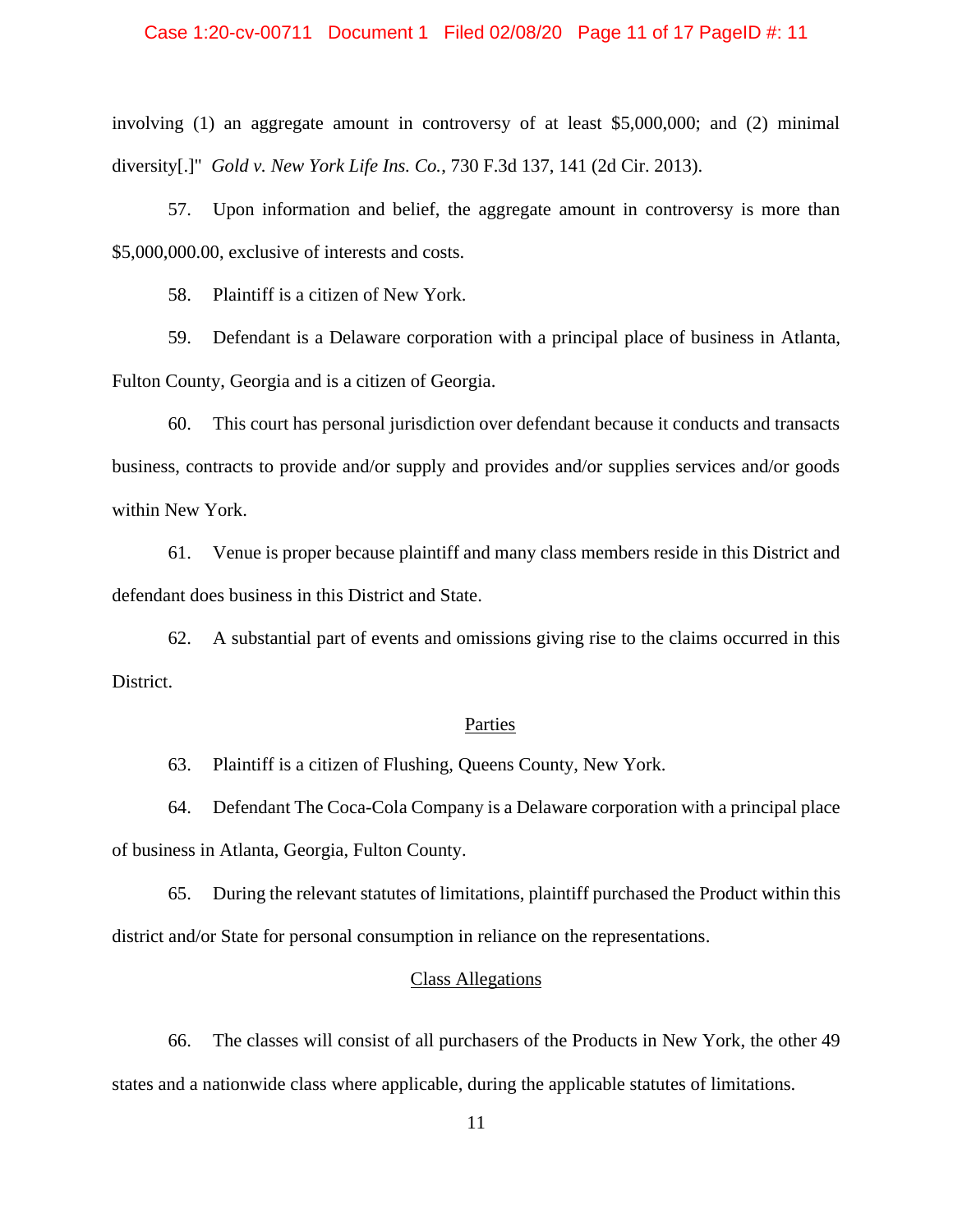#### Case 1:20-cv-00711 Document 1 Filed 02/08/20 Page 12 of 17 PageID #: 12

67. Common questions of law or fact predominate and include whether defendant's representations were and are misleading and if plaintiff and class members are entitled to damages.

68. Plaintiff's claims and basis for relief are typical to other members because all were subjected to the same unfair and deceptive representations and actions.

69. Plaintiff is an adequate representative because her interests do not conflict with other members.

70. No individual inquiry is necessary since the focus is only on defendant's practices and the class is definable and ascertainable.

71. Individual actions would risk inconsistent results, be repetitive and are impractical to justify, as the claims are modest relative to the scope of the harm.

72. Plaintiff's counsel is competent and experienced in complex class action litigation and intends to adequately and fairly protect class members' interests.

73. Plaintiff seeks class-wide injunctive relief because the practices continue.

## New York GBL §§ 349 & 350 (Consumer Protection from Deceptive Acts)

74. Plaintiff incorporates by reference all preceding paragraphs.

75. Plaintiff and class members desired to purchase, consume and use products or services which were as described and marketed by defendant and expected by reasonable consumers, given the product or service type.

76. Defendant's acts and omissions are not unique to the parties and have a broader impact on the public.

77. Defendant's conduct was misleading, deceptive, unlawful, fraudulent, and unfair because it gives the impression to consumers the Products are low in sugar when they have significant amounts of added sugar and make it difficult for consumers to follow the Dietary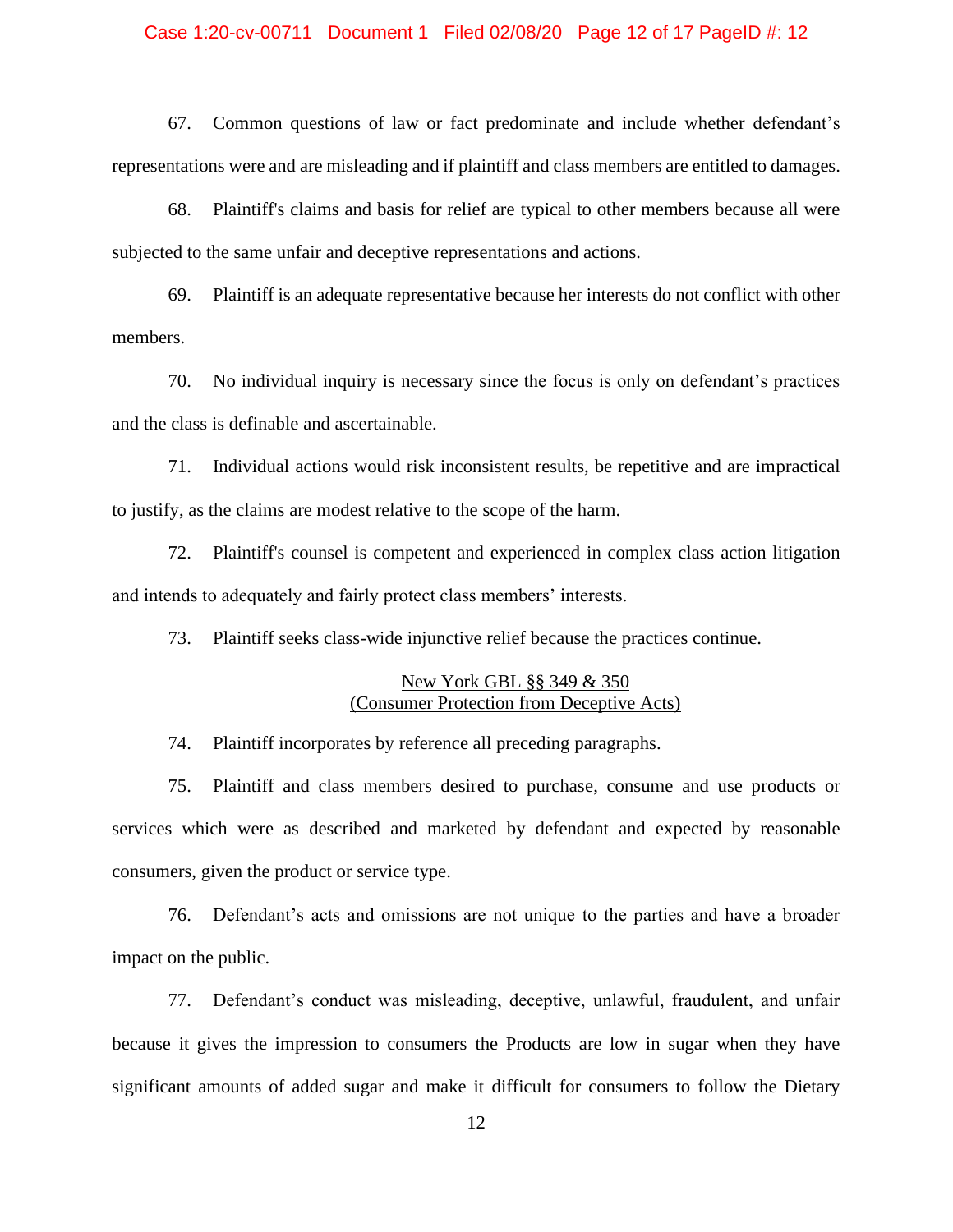#### Case 1:20-cv-00711 Document 1 Filed 02/08/20 Page 13 of 17 PageID #: 13

Guidelines for Americans to restrict calories from added sugars and to consume beverages that are actually low in sugar.

78. Plaintiff and class members would not have purchased the Products or paid as much if the true facts had been known, suffering damages.

#### Negligent Misrepresentation

79. Plaintiff incorporates by reference all preceding paragraphs.

80. Defendant misrepresented the substantive, quality, compositional, organoleptic and/or nutritional attributes of the Products through representing they are low in sugar when they have significant amounts of added sugar and make it difficult for consumers to follow the Dietary Guidelines for Americans to restrict calories from added sugars and to consume beverages that are actually low in sugar.

81. Defendant had a duty to disclose and/or provide non-deceptive marketing of the Products and knew or should have known same were false or misleading.

82. This duty is based on defendant's position as an entity which has held itself out as having special knowledge and experience in the production, service and/or sale of the product or service type.

83. The representations took advantage of consumers' (1) cognitive shortcuts made at the point-of-sale and (2) trust placed in defendant, a well-known and respected brand in this sector.

84. Plaintiff and class members reasonably and justifiably relied on these negligent misrepresentations and omissions, which served to induce and did induce, the purchase of the Products.

85. Plaintiff and class members would not have purchased the Product or paid as much if the true facts had been known, suffering damages.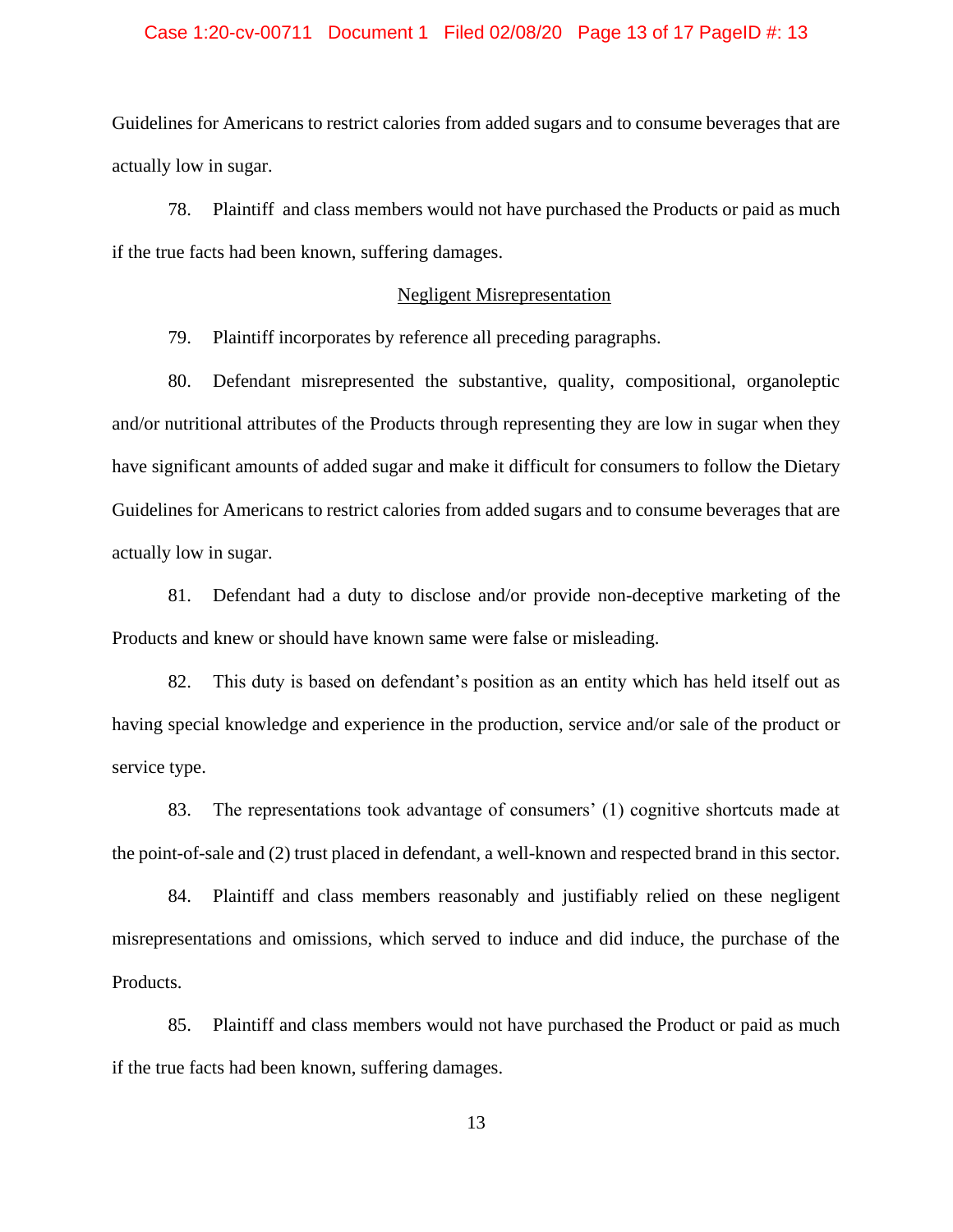#### Case 1:20-cv-00711 Document 1 Filed 02/08/20 Page 14 of 17 PageID #: 14

## Breaches of Express Warranty, Implied Warranty of Merchantability and Magnuson Moss Warranty Act, 15 U.S.C. §§ 2301, *et seq*.

86. Plaintiff incorporates by reference all preceding paragraphs.

87. Defendant manufactures and sells Products that give the impression they are low in sugar when they have significant amounts of added sugar and make it difficult for consumers to follow the Dietary Guidelines for Americans to restrict calories from added sugars and to consume beverages that are actually low in sugar.

88. The Products warranted to plaintiff and class members that they possessed substantive, functional, nutritional, qualitative, compositional, organoleptic, sensory, physical and other attributes which they did not.

89. Defendant had a duty to disclose and/or provide non-deceptive descriptions and marketing of the Products.

90. This duty is based, in part, on defendant's position as one of the most recognized companies in the nation in this sector.

91. Plaintiff provided or will provide notice to defendant, its agents, representatives, retailers and their employees.

92. Defendant had received or should have been aware of the misrepresentations due to numerous complaints by consumers to its main office over the past several years.

93. The Products did not conform to their affirmations of fact and promises due to defendant's actions and were not merchantable.

94. Plaintiff and class members would not have purchased the Products or paid as much if the true facts had been known, suffering damages.

#### **Fraud**

14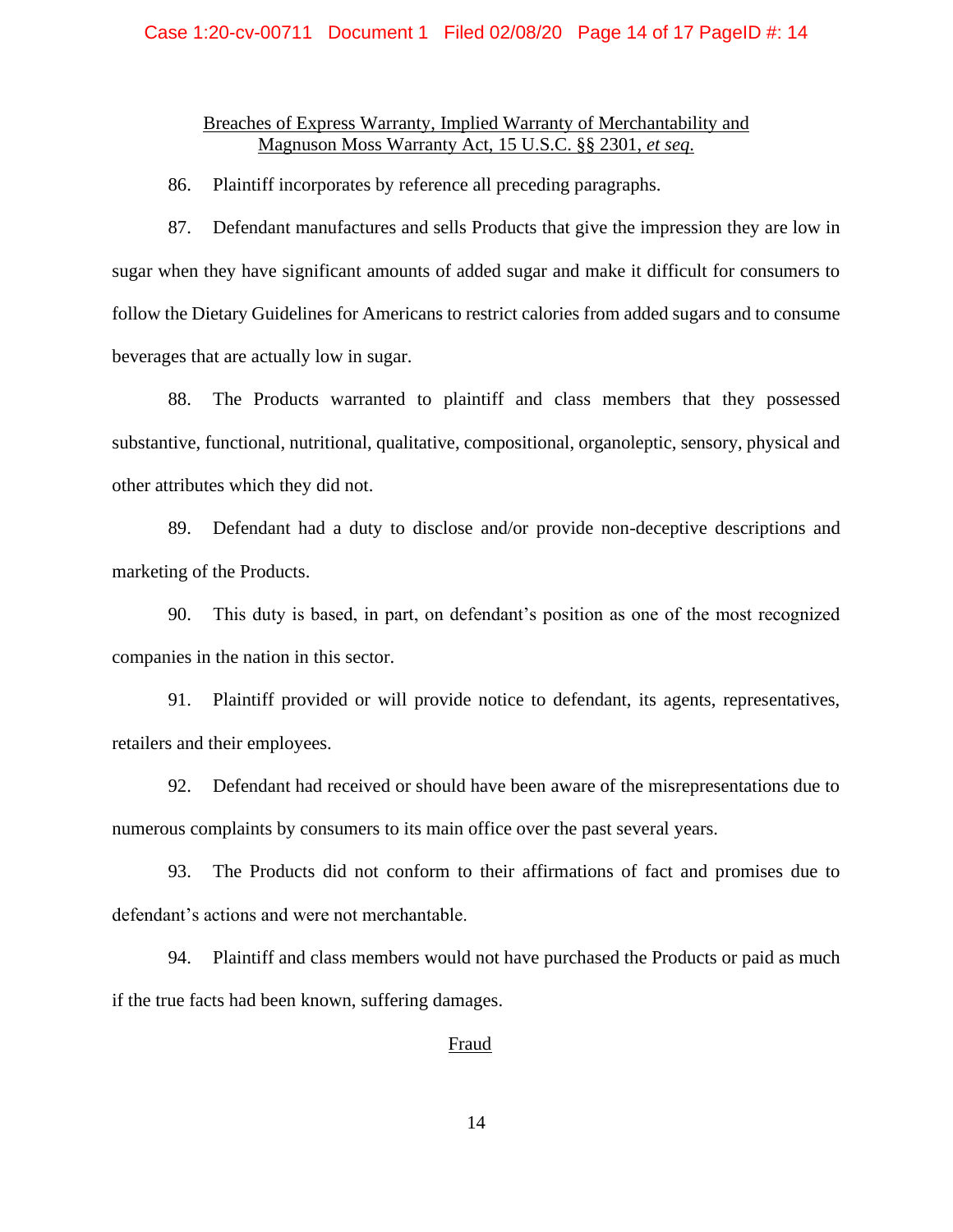95. Plaintiff incorporates by references all preceding paragraphs.

96. Defendant represented the Products are low in sugar when they have significant amounts of added sugar and make it difficult for consumers to follow the Dietary Guidelines for Americans to restrict calories from added sugars and to consume beverages that are actually low in sugar.

97. Defendant's fraudulent intent is evinced by its failure to accurately identify the Products on the front label.

98. Plaintiff and class members would not have purchased the Products or paid as much if the true facts had been known, suffering damages.

#### Unjust Enrichment

99. Plaintiff incorporates by reference all preceding paragraphs.

100. Defendant obtained benefits and monies because the Products were not as represented and expected, to the detriment and impoverishment of plaintiff and class members, who seek restitution and disgorgement of inequitably obtained profits.

## Jury Demand and Prayer for Relief

Plaintiff demands a jury trial on all issues.

**WHEREFORE**, Plaintiff prays for judgment:

- 1. Declaring this a proper class action, certifying Plaintiff as representative and undersigned as counsel for the class;
- 2. Entering preliminary and permanent injunctive relief by directing defendant to correct the challenged practices to comply with the law;
- 3. Injunctive relief to remove, correct and/or refrain from the challenged practices and representations, restitution and disgorgement for members of the State Subclasses pursuant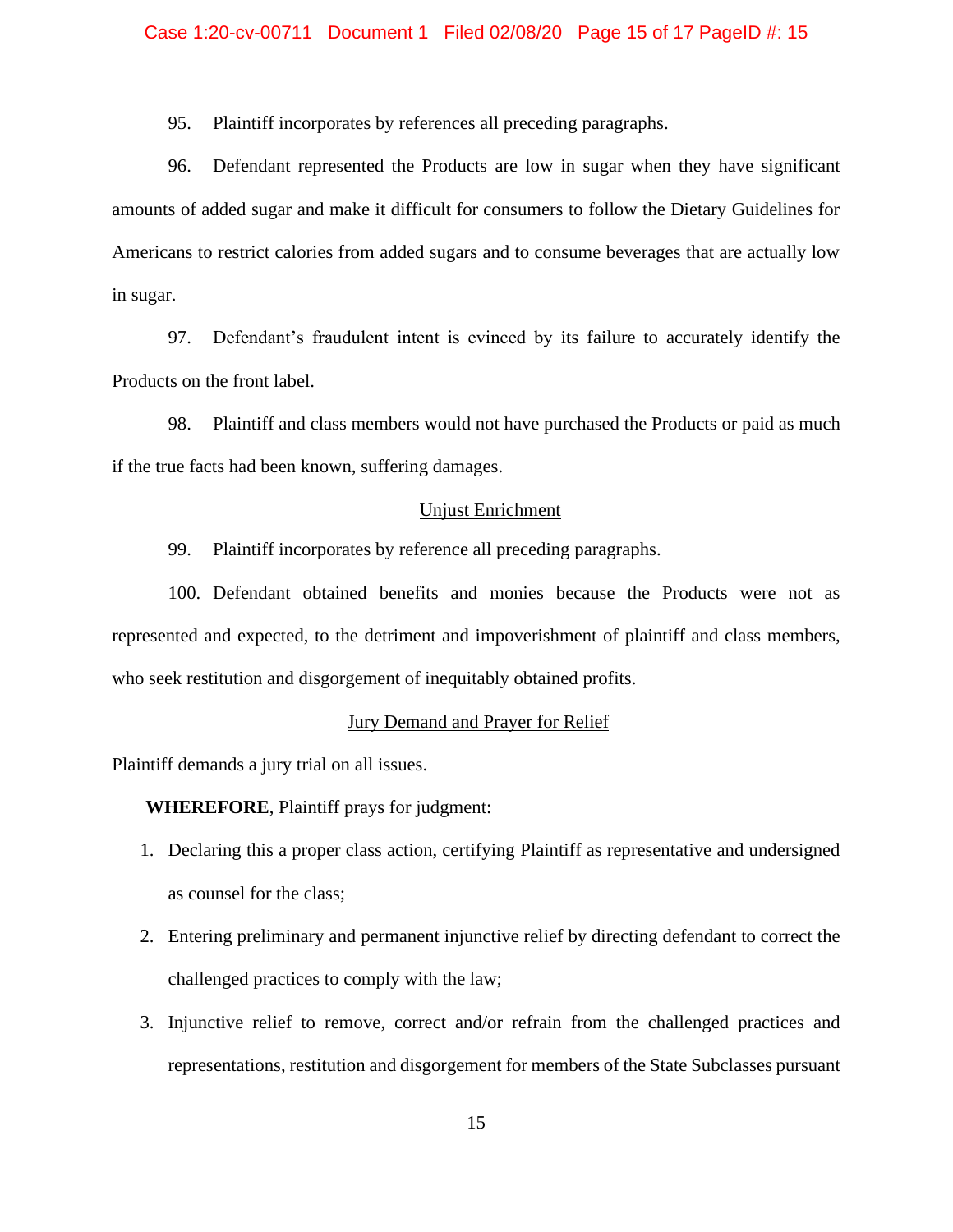to the applicable laws of their States;

- 4. Awarding monetary damages and interest, including treble and punitive damages, pursuant to the common law and other statutory claims;
- 5. Awarding costs and expenses, including reasonable fees for plaintiff's attorneys and experts; and
- 6. Other and further relief as the Court deems just and proper.
- Dated: February 8, 2020

Respectfully submitted,

Sheehan & Associates, P.C. /s/Spencer Sheehan

Spencer Sheehan 505 Northern Blvd Ste 311 Great Neck NY 11021-5101 Telephone: (516) 303-0552 Fax: (516) 234-7800 *spencer@spencersheehan.com* E.D.N.Y. # SS-8533 S.D.N.Y. # SS-2056

Reese LLP Michael R. Reese 100 West 93rd Street, 16th Floor New York, NY 10025 Telephone: (212) 643-0500 Facsimile: (212) 253-4272 *mreese@reesellp.com*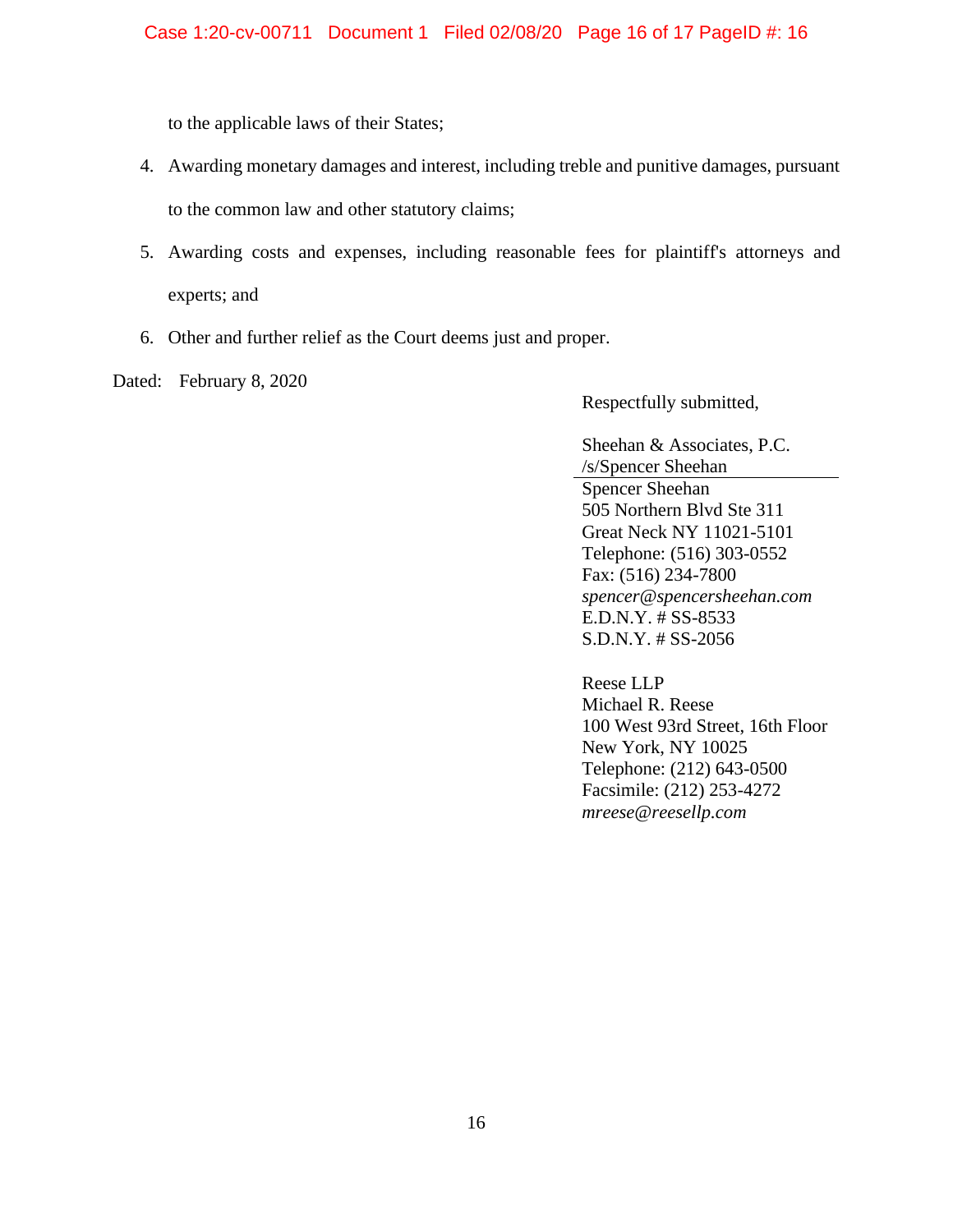1:20-cv-00711 United States District Court Eastern District of New York

Monique Salerno, individually and on behalf of all others similarly situated,

Plaintiff,

- against -

The Coca-Cola Company,

Defendant

Complaint

Sheehan & Associates, P.C. 505 Northern Blvd Ste 311 Great Neck NY 11021-5101 Tel: (516) 303-0552 Fax: (516) 234-7800

Pursuant to 22 NYCRR 130-1.1, the undersigned, an attorney admitted to practice in the courts of New York State, certifies that, upon information, and belief, formed after an inquiry reasonable under the circumstances, the contentions contained in the annexed documents are not frivolous.

Dated: February 8, 2020

/s/ Spencer Sheehan Spencer Sheehan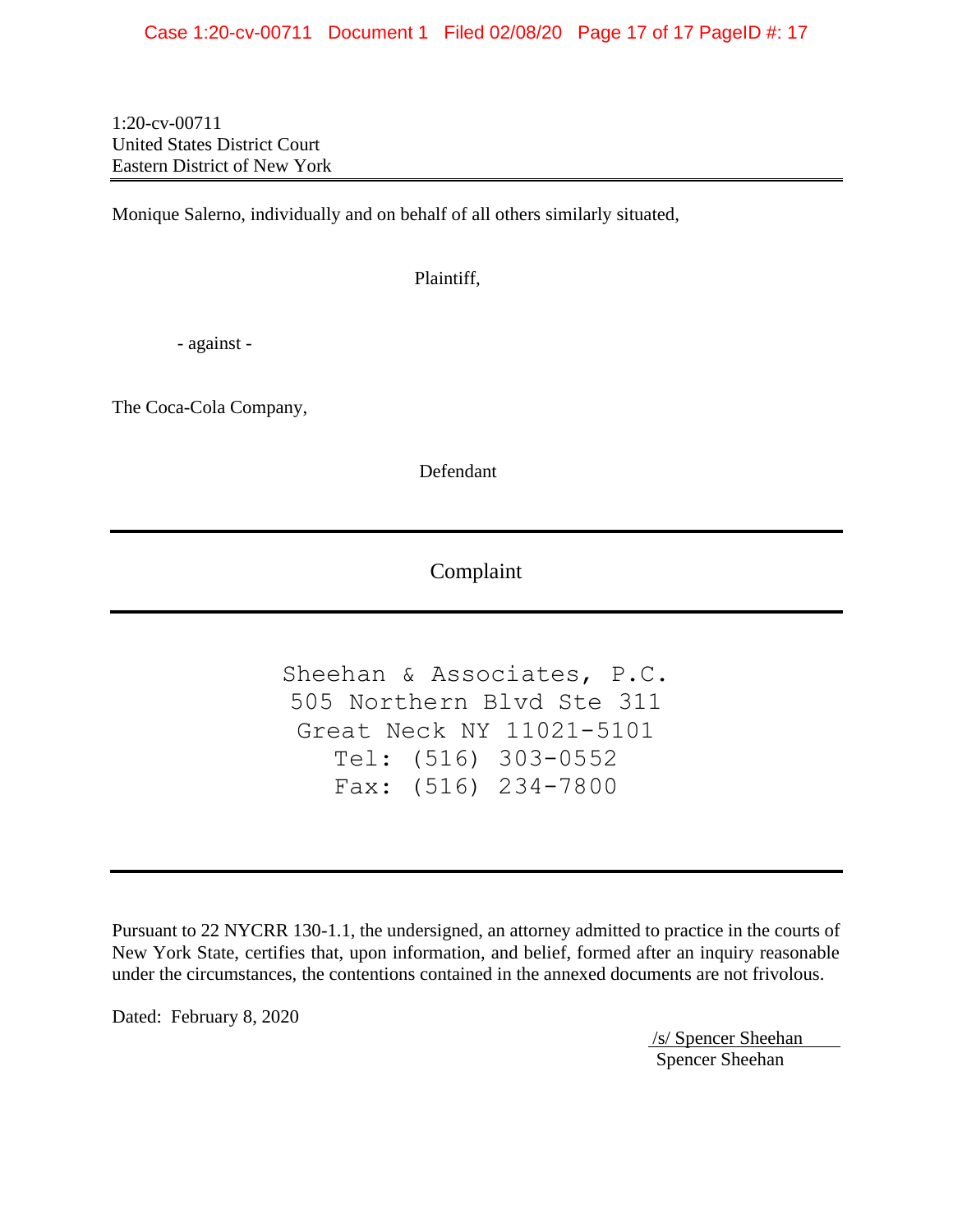# 1S 44 (Rev. 02/19) Case 1:20-cv-00711 Document  $\text{CovER}$   $\text{CovER}$   $\text{Cov}$  Page 1 of 2 PageID #: 18

The JS 44 civil cover sheet and the information contained herein neither replace nor supplement the filing and service of pleadings or other papers as required by law, except as provided by local rules of court. This form,

| I. (a) PLAINTIFFS<br>Monique Salerno, individually and on behalf of all others                                                                                                                                                                                                                                                                                                                                                                                                                                                                                                                                                                                                                                      |                                                                                                                                                                                                                                                                                                                                                                                                                                                                                                                                                                                                                                                                                                                     |                                                                                                                                                                                                                                                                                                                                                                                                                                                                                                                                                                                                                                                                                                                                                                                     | <b>DEFENDANTS</b><br>The Coca-Cola Company                                                                                                                                                                                                                                                                                                                                                                                                                            |                                                                                                                                                                                                                                                                                                                                                                                                                                                               |                                                                                                                                                                                                                                                                                                                                                                                                                                                                                                                                                                                                                                                                                                            |
|---------------------------------------------------------------------------------------------------------------------------------------------------------------------------------------------------------------------------------------------------------------------------------------------------------------------------------------------------------------------------------------------------------------------------------------------------------------------------------------------------------------------------------------------------------------------------------------------------------------------------------------------------------------------------------------------------------------------|---------------------------------------------------------------------------------------------------------------------------------------------------------------------------------------------------------------------------------------------------------------------------------------------------------------------------------------------------------------------------------------------------------------------------------------------------------------------------------------------------------------------------------------------------------------------------------------------------------------------------------------------------------------------------------------------------------------------|-------------------------------------------------------------------------------------------------------------------------------------------------------------------------------------------------------------------------------------------------------------------------------------------------------------------------------------------------------------------------------------------------------------------------------------------------------------------------------------------------------------------------------------------------------------------------------------------------------------------------------------------------------------------------------------------------------------------------------------------------------------------------------------|-----------------------------------------------------------------------------------------------------------------------------------------------------------------------------------------------------------------------------------------------------------------------------------------------------------------------------------------------------------------------------------------------------------------------------------------------------------------------|---------------------------------------------------------------------------------------------------------------------------------------------------------------------------------------------------------------------------------------------------------------------------------------------------------------------------------------------------------------------------------------------------------------------------------------------------------------|------------------------------------------------------------------------------------------------------------------------------------------------------------------------------------------------------------------------------------------------------------------------------------------------------------------------------------------------------------------------------------------------------------------------------------------------------------------------------------------------------------------------------------------------------------------------------------------------------------------------------------------------------------------------------------------------------------|
| similarly situated<br>(b) County of Residence of First Listed Plaintiff<br>(c) Attorneys (Firm Name, Address, and Telephone Number)<br>Sheehan & Associates, P.C., 505 Northern Blvd Ste 311, Great Neck,<br>NY 11021-5101, (516) 303-0552                                                                                                                                                                                                                                                                                                                                                                                                                                                                          | (EXCEPT IN U.S. PLAINTIFF CASES)                                                                                                                                                                                                                                                                                                                                                                                                                                                                                                                                                                                                                                                                                    | <b>Oueens</b>                                                                                                                                                                                                                                                                                                                                                                                                                                                                                                                                                                                                                                                                                                                                                                       | NOTE:<br>Attorneys (If Known)                                                                                                                                                                                                                                                                                                                                                                                                                                         | County of Residence of First Listed Defendant<br>(IN U.S. PLAINTIFF CASES ONLY)<br>IN LAND CONDEMNATION CASES, USE THE LOCATION OF<br>THE TRACT OF LAND INVOLVED.                                                                                                                                                                                                                                                                                             |                                                                                                                                                                                                                                                                                                                                                                                                                                                                                                                                                                                                                                                                                                            |
| <b>II. BASIS OF JURISDICTION</b> (Place an "X" in One Box Only)                                                                                                                                                                                                                                                                                                                                                                                                                                                                                                                                                                                                                                                     |                                                                                                                                                                                                                                                                                                                                                                                                                                                                                                                                                                                                                                                                                                                     |                                                                                                                                                                                                                                                                                                                                                                                                                                                                                                                                                                                                                                                                                                                                                                                     |                                                                                                                                                                                                                                                                                                                                                                                                                                                                       |                                                                                                                                                                                                                                                                                                                                                                                                                                                               | <b>III. CITIZENSHIP OF PRINCIPAL PARTIES</b> (Place an "X" in One Box for Plaintiff                                                                                                                                                                                                                                                                                                                                                                                                                                                                                                                                                                                                                        |
| $\Box$ 1 U.S. Government<br>Plaintiff                                                                                                                                                                                                                                                                                                                                                                                                                                                                                                                                                                                                                                                                               | $\Box$ 3 Federal Question<br>(U.S. Government Not a Party)                                                                                                                                                                                                                                                                                                                                                                                                                                                                                                                                                                                                                                                          |                                                                                                                                                                                                                                                                                                                                                                                                                                                                                                                                                                                                                                                                                                                                                                                     | (For Diversity Cases Only)<br>Citizen of This State                                                                                                                                                                                                                                                                                                                                                                                                                   | <b>DEF</b><br>PTF<br>$\boxtimes$ 1<br>$\Box$ 1 Incorporated or Principal Place<br>of Business In This State                                                                                                                                                                                                                                                                                                                                                   | and One Box for Defendant)<br>PTF<br>DEF<br>$\Box$ 4<br>$\Box$ 4                                                                                                                                                                                                                                                                                                                                                                                                                                                                                                                                                                                                                                           |
| $\Box$ 2 U.S. Governmen<br>Defendant                                                                                                                                                                                                                                                                                                                                                                                                                                                                                                                                                                                                                                                                                | $\boxtimes$ 4 Diversity                                                                                                                                                                                                                                                                                                                                                                                                                                                                                                                                                                                                                                                                                             | (Indicate Citizenship of Parties in Item III)                                                                                                                                                                                                                                                                                                                                                                                                                                                                                                                                                                                                                                                                                                                                       | Citizen of Another State                                                                                                                                                                                                                                                                                                                                                                                                                                              | $\Box$ 2<br>$\boxtimes$ 2 Incorporated <i>and</i> Principal Place                                                                                                                                                                                                                                                                                                                                                                                             | $\square$ 5<br>$\Box$ 5<br>of Business In Another State                                                                                                                                                                                                                                                                                                                                                                                                                                                                                                                                                                                                                                                    |
| <b>IV. NATURE OF SUIT</b> (Place an "X" in One Box Only)                                                                                                                                                                                                                                                                                                                                                                                                                                                                                                                                                                                                                                                            |                                                                                                                                                                                                                                                                                                                                                                                                                                                                                                                                                                                                                                                                                                                     |                                                                                                                                                                                                                                                                                                                                                                                                                                                                                                                                                                                                                                                                                                                                                                                     | Citizen or Subject of a<br>Foreign Country                                                                                                                                                                                                                                                                                                                                                                                                                            | $\Box$ 3 Foreign Nation<br>$\Box$ 3                                                                                                                                                                                                                                                                                                                                                                                                                           | $\Box$ 6<br>$\Box$ 6                                                                                                                                                                                                                                                                                                                                                                                                                                                                                                                                                                                                                                                                                       |
| <b>CONTRACT</b>                                                                                                                                                                                                                                                                                                                                                                                                                                                                                                                                                                                                                                                                                                     |                                                                                                                                                                                                                                                                                                                                                                                                                                                                                                                                                                                                                                                                                                                     | <b>TORTS</b>                                                                                                                                                                                                                                                                                                                                                                                                                                                                                                                                                                                                                                                                                                                                                                        | <b>FORFEITURE/PENALTY</b>                                                                                                                                                                                                                                                                                                                                                                                                                                             | <b>BANKRUPTCY</b>                                                                                                                                                                                                                                                                                                                                                                                                                                             | <b>OTHER STATUTES</b>                                                                                                                                                                                                                                                                                                                                                                                                                                                                                                                                                                                                                                                                                      |
| $\Box$ 110 Insurance<br>$\Box$ 120 Marine<br>$\Box$ 130 Miller Act<br>$\Box$ 140 Negotiable Instrument<br>$\Box$ 150 Recovery of Overpayment<br>& Enforcement of Judgmen<br>$\Box$ 151 Medicare Act<br>$\Box$ 152 Recovery of Defaulted<br><b>Student Loans</b><br>(Excludes Veterans)<br>$\Box$ 153 Recovery of Overpayment<br>of Veteran's Benefits<br>$\Box$ 160 Stockholders' Suits<br>$\Box$ 190 Other Contract<br>$\Box$ 195 Contract Product Liability<br>$\Box$ 196 Franchise<br><b>REAL PROPERTY</b><br>$\Box$ 210 Land Condemnation<br>$\Box$ 220 Foreclosure<br>$\Box$ 230 Rent Lease & Ejectment<br>$\Box$ 240 Torts to Land<br>$\Box$ 245 Tort Product Liability<br>$\Box$ 290 All Other Real Property | PERSONAL INJURY<br>$\Box$ 310 Airplane<br>$\square$ 315 Airplane Product<br>Liability<br>$\Box$ 320 Assault, Libel &<br>Slander<br>$\Box$ 330 Federal Employers'<br>Liability<br>$\square$ 340 Marine<br>$\Box$ 345 Marine Product<br>Liability<br>$\Box$ 350 Motor Vehicle<br>$\square$ 355 Motor Vehicle<br><b>Product Liability</b><br>$\Box$ 360 Other Personal<br>Injury<br>$\Box$ 362 Personal Injury -<br>Medical Malpractice<br><b>CIVIL RIGHTS</b><br>$\Box$ 440 Other Civil Rights<br>$\Box$ 441 Voting<br>$\Box$ 442 Employment<br>$\Box$ 443 Housing/<br>Accommodations<br>$\square$ 445 Amer. w/Disabilities-<br>Employment<br>$\square$ 446 Amer. w/Disabilities-<br>Other<br>$\square$ 448 Education | PERSONAL INJURY<br>$\Box$ 365 Personal Injury -<br><b>Product Liability</b><br>$\Box$ 367 Health Care/<br>Pharmaceutical<br>Personal Injury<br><b>Product Liability</b><br>$\Box$ 368 Asbestos Personal<br><b>Injury Product</b><br>Liability<br>PERSONAL PROPERTY<br>☑ 370 Other Fraud<br>$\Box$ 371 Truth in Lending<br>$\Box$ 380 Other Personal<br><b>Property Damage</b><br>$\Box$ 385 Property Damage<br><b>Product Liability</b><br>PRISONER PETITIONS<br><b>Habeas Corpus:</b><br>$\Box$ 463 Alien Detainee<br>$\Box$ 510 Motions to Vacate<br>Sentence<br>$\Box$ 530 General<br>$\Box$ 535 Death Penalty<br>Other:<br>$\Box$ 540 Mandamus & Other<br>$\Box$ 550 Civil Rights<br>$\Box$ 555 Prison Condition<br>$\Box$ 560 Civil Detainee -<br>Conditions of<br>Confinement | □ 625 Drug Related Seizure<br>of Property 21 USC 881<br>$\Box$ 690 Other<br><b>LABOR</b><br>$\square$ 710 Fair Labor Standards<br>Act<br>$\Box$ 720 Labor/Management<br>Relations<br>□ 740 Railway Labor Act<br>$\Box$ 751 Family and Medical<br>Leave Act<br>$\Box$ 790 Other Labor Litigation<br>$\Box$ 791 Employee Retirement<br>Income Security Act<br><b>IMMIGRATION</b><br>$\square$ 462 Naturalization Application<br>$\Box$ 465 Other Immigration<br>Actions | $\Box$ 422 Appeal 28 USC 158<br>$\Box$ 423 Withdrawal<br>28 USC 157<br><b>PROPERTY RIGHTS</b><br>$\Box$ 820 Copyrights<br>$\Box$ 830 Patent<br>□ 840 Trademark<br><b>SOCIAL SECURITY</b><br>$\Box$ 861 HIA (1395ff)<br>□ 862 Black Lung (923)<br>$\Box$ 863 DIWC/DIWW (405(g))<br>$\square$ 864 SSID Title XVI<br>$\Box$ 865 RSI (405(g))<br><b>FEDERAL TAX SUITS</b><br>□ 870 Taxes (U.S. Plaintiff<br>or Defendant)<br>□ 871 IRS-Third Party<br>26 USC 7609 | □ 375 False Claims Act<br>$\Box$ 376 Qui Tam (31 USC<br>3729(a)<br>$\Box$ 400 State Reapportionment<br>$\Box$ 410 Antitrust<br>430 Banks and Banking<br>□.<br>$\Box$ 450 Commerce<br>□<br>460 Deportation<br>□ 470 Racketeer Influenced and<br>Corrupt Organizations<br>480 Consumer Credit<br>◻<br>□<br>490 Cable/Sat TV<br>$\Box$ 850 Securities/Commodities/<br>Exchange<br>□ 890 Other Statutory Actions<br>□<br>891 Agricultural Acts<br>$\square$ 893 Environmental Matters<br>$\Box$ 895 Freedom of Information<br>Act<br>$\Box$ 896 Arbitration<br>□ 899 Administrative Procedure<br>Act/Review or Appeal of<br><b>Agency Decision</b><br>$\Box$ 950 Constitutionality of<br><b>State Statutes</b> |
| V. ORIGIN (Place an "X" in One Box Only)<br>$\boxtimes$ 1 Original<br>Proceeding<br>VI. CAUSE OF ACTION                                                                                                                                                                                                                                                                                                                                                                                                                                                                                                                                                                                                             | $\Box$ 2 Removed from<br>$\Box$ 3<br><b>State Court</b><br><u>28 USC &amp; 1332</u>                                                                                                                                                                                                                                                                                                                                                                                                                                                                                                                                                                                                                                 | Remanded from<br>Appellate Court                                                                                                                                                                                                                                                                                                                                                                                                                                                                                                                                                                                                                                                                                                                                                    | $\Box$ 5 Transferred from<br>$\Box$ 4 Reinstated or<br>Reopened<br>(specify)<br>Cite the U.S. Civil Statute under which you are filing (Do not cite jurisdictional statutes unless diversity):                                                                                                                                                                                                                                                                        | $\Box$ 6 Multidistrict<br><b>Another District</b><br>Litigation                                                                                                                                                                                                                                                                                                                                                                                               |                                                                                                                                                                                                                                                                                                                                                                                                                                                                                                                                                                                                                                                                                                            |
| <b>VII. REQUESTED IN</b><br><b>COMPLAINT:</b><br>VIII. RELATED CASE(S)<br>IF ANY                                                                                                                                                                                                                                                                                                                                                                                                                                                                                                                                                                                                                                    | Brief description of cause:<br>False advertising<br>☑<br>UNDER RULE 23, F.R.Cv.P.<br>(See instructions):                                                                                                                                                                                                                                                                                                                                                                                                                                                                                                                                                                                                            | CHECK IF THIS IS A CLASS ACTION                                                                                                                                                                                                                                                                                                                                                                                                                                                                                                                                                                                                                                                                                                                                                     | <b>DEMAND \$</b><br>5,000,000                                                                                                                                                                                                                                                                                                                                                                                                                                         | <b>JURY DEMAND:</b>                                                                                                                                                                                                                                                                                                                                                                                                                                           | CHECK YES only if demanded in complaint:<br>$\square$ No<br>$\boxtimes$ Yes                                                                                                                                                                                                                                                                                                                                                                                                                                                                                                                                                                                                                                |
| <b>DATE</b><br>2/8/2020<br>FOR OFFICE USE ONLY                                                                                                                                                                                                                                                                                                                                                                                                                                                                                                                                                                                                                                                                      |                                                                                                                                                                                                                                                                                                                                                                                                                                                                                                                                                                                                                                                                                                                     | <b>JUDGE</b><br>SIGNATURE OF ATTORNEY OF RECORD<br>/s/ Spencer Sheehan                                                                                                                                                                                                                                                                                                                                                                                                                                                                                                                                                                                                                                                                                                              |                                                                                                                                                                                                                                                                                                                                                                                                                                                                       | DOCKET NUMBER                                                                                                                                                                                                                                                                                                                                                                                                                                                 |                                                                                                                                                                                                                                                                                                                                                                                                                                                                                                                                                                                                                                                                                                            |
| <b>RECEIPT#</b>                                                                                                                                                                                                                                                                                                                                                                                                                                                                                                                                                                                                                                                                                                     | <b>AMOUNT</b>                                                                                                                                                                                                                                                                                                                                                                                                                                                                                                                                                                                                                                                                                                       | <b>APPLYING IFP</b>                                                                                                                                                                                                                                                                                                                                                                                                                                                                                                                                                                                                                                                                                                                                                                 | <b>JUDGE</b>                                                                                                                                                                                                                                                                                                                                                                                                                                                          | MAG. JUDGE                                                                                                                                                                                                                                                                                                                                                                                                                                                    |                                                                                                                                                                                                                                                                                                                                                                                                                                                                                                                                                                                                                                                                                                            |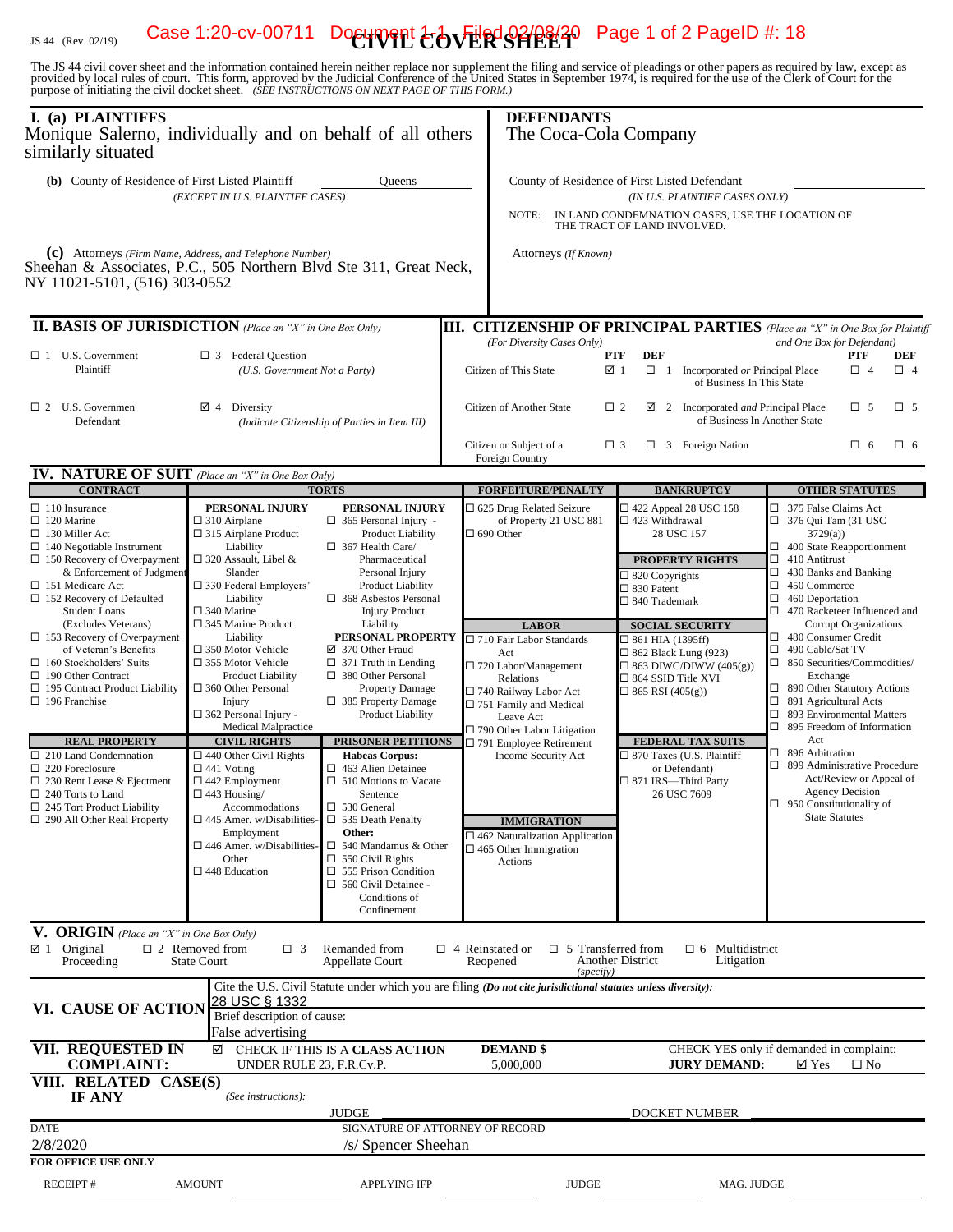|                                  | certification to the contrary is filed.                                |                                                                                                                                                     |           | Local Arbitration Rule 83.7 provides that with certain exceptions, actions seeking money damages only in an amount on the excess of Strategy 19 and arbitration Rule 83.7 provides that with certain exceptions, actions seeki<br>exclusive of interest and costs, are eligible for compulsory arbitration. The amount of damages is presumed to be below the threshold amount unless a |
|----------------------------------|------------------------------------------------------------------------|-----------------------------------------------------------------------------------------------------------------------------------------------------|-----------|-----------------------------------------------------------------------------------------------------------------------------------------------------------------------------------------------------------------------------------------------------------------------------------------------------------------------------------------------------------------------------------------|
| Case is Eligible for Arbitration |                                                                        |                                                                                                                                                     |           |                                                                                                                                                                                                                                                                                                                                                                                         |
|                                  | Spencer Sheehan<br>compulsory arbitration for the following reason(s): | counsel for                                                                                                                                         | plaintiff | , do hereby certify that the above captioned civil action is ineligible for                                                                                                                                                                                                                                                                                                             |
|                                  | the complaint seeks injunctive relief.                                 | monetary damages sought are in excess of \$150,000, exclusive of interest and costs,<br>the matter is otherwise ineligible for the following reason |           |                                                                                                                                                                                                                                                                                                                                                                                         |

# **DISCLOSURE STATEMENT - FEDERAL RULES CIVIL PROCEDURE 7.1**

Identify any parent corporation and any publicly held corporation that owns 10% or more or its stocks:

## **RELATED CASE STATEMENT (Section VIII on the Front of this Form)**

Please list all cases that are arguably related pursuant to Division of Business Rule 50.3.1 in Section VIII on the front of this form. Rule 50.3.1 (a) provides that "A civil case is "related" to another civil case for purposes of this guideline when, because of the similarity of facts and legal issues or because the cases arise from the same transactions or events, a substantial saving of judicial resources is likely to result from assigning both cases to the same judge and magistrate judge." Rule 50.3.1 (b) provides that "A civil case shall not be deemed "related" to another civil case merely because the civil case: (A) involves identical legal issues, or (B) involves the same parties." Rule 50.3.1 (c) further provides that "Presumptively, and subject to the power of a judge to determine otherwise pursuant to paragraph (d), civil cases shall not be deemed to be "related" unless both cases are still pending before the court."

#### **NY-E DIVISION OF BUSINESS RULE 50.1(d)(2)**

| 1.) | County?                                                                                                                       | Yes                            | I√             | No                      |   | Is the civil action being filed in the Eastern District removed from a New York State Court located in Nassau or Suffolk                                                                                                                                                                                                                                                                                               |  |
|-----|-------------------------------------------------------------------------------------------------------------------------------|--------------------------------|----------------|-------------------------|---|------------------------------------------------------------------------------------------------------------------------------------------------------------------------------------------------------------------------------------------------------------------------------------------------------------------------------------------------------------------------------------------------------------------------|--|
| 2.) | If you answered "no" above:<br>County?                                                                                        | Yes                            | ⋈              | No.                     |   | a) Did the events or omissions giving rise to the claim or claims, or a substantial part thereof, occur in Nassau or Suffolk                                                                                                                                                                                                                                                                                           |  |
|     | District?                                                                                                                     | Yes<br>$\overline{\mathsf{M}}$ |                | No.                     |   | b) Did the events or omissions giving rise to the claim or claims, or a substantial part thereof, occur in the Eastern                                                                                                                                                                                                                                                                                                 |  |
|     | received:                                                                                                                     |                                |                |                         |   | c) If this is a Fair Debt Collection Practice Act case, specify the County in which the offending communication was                                                                                                                                                                                                                                                                                                    |  |
|     | Suffolk County?                                                                                                               | Yes                            | N <sub>0</sub> | <b>BAR ADMISSION</b>    |   | If your answer to question 2 (b) is "No," does the defendant (or a majority of the defendants, if there is more than one) reside in Nassau or<br>Suffolk County, or, in an interpleader action, does the claimant (or a majority of the claimants, if there is more than one) reside in Nassau or<br>(Note: A corporation shall be considered a resident of the County in which it has the most significant contacts). |  |
|     | I am currently admitted in the Eastern District of New York and currently a member in good standing of the bar of this court. |                                |                |                         |   |                                                                                                                                                                                                                                                                                                                                                                                                                        |  |
|     |                                                                                                                               | ☑                              | Yes            |                         |   | No                                                                                                                                                                                                                                                                                                                                                                                                                     |  |
|     |                                                                                                                               |                                |                |                         |   | Are you currently the subject of any disciplinary action (s) in this or any other state or federal court?                                                                                                                                                                                                                                                                                                              |  |
|     |                                                                                                                               |                                | Yes            | (If yes, please explain | ⊻ | <b>No</b>                                                                                                                                                                                                                                                                                                                                                                                                              |  |
|     |                                                                                                                               |                                |                |                         |   |                                                                                                                                                                                                                                                                                                                                                                                                                        |  |
|     | I certify the accuracy of all information provided above.                                                                     |                                |                |                         |   |                                                                                                                                                                                                                                                                                                                                                                                                                        |  |

 **Signature:** /s/Spencer Sheehan